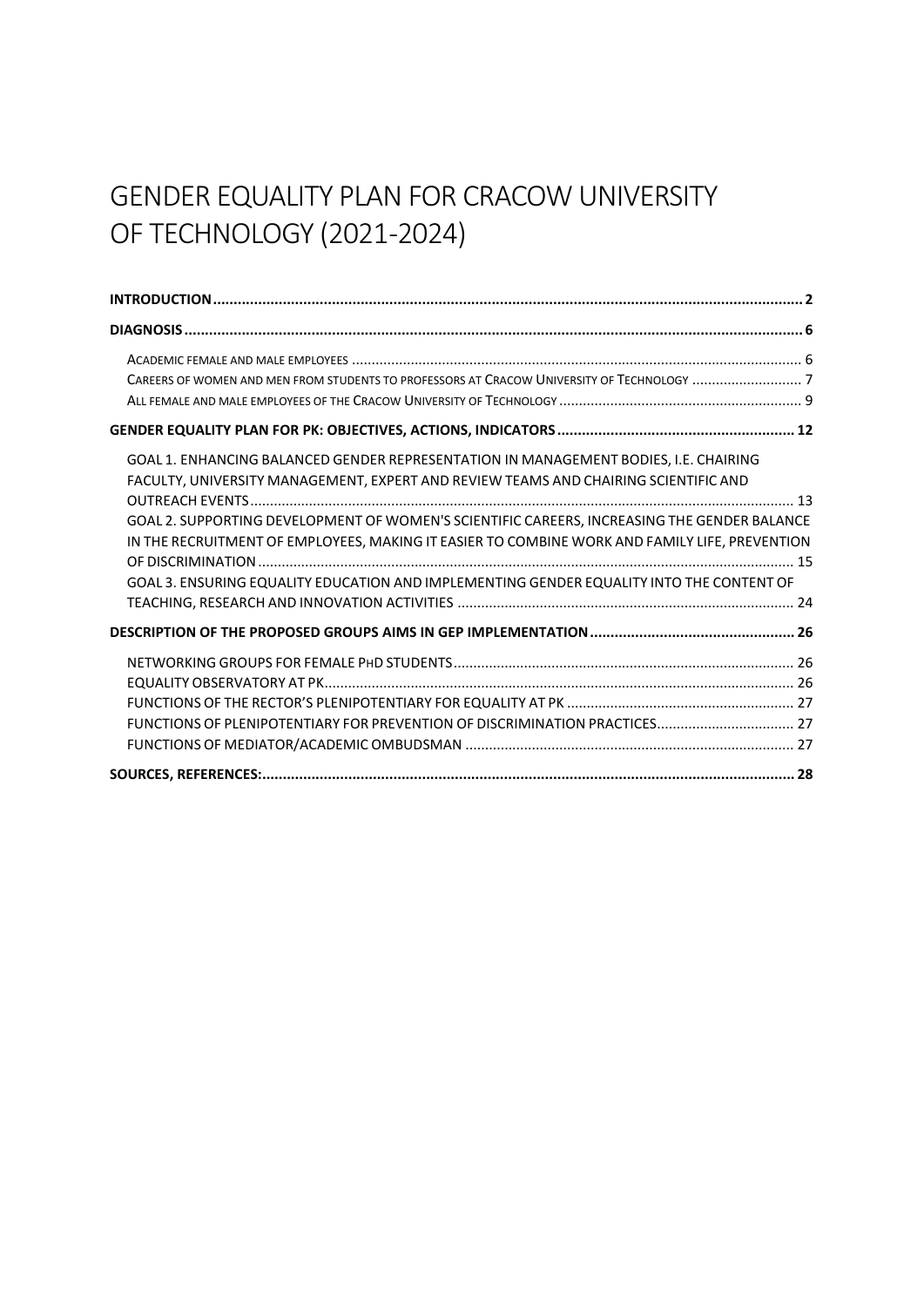#### <span id="page-1-0"></span>**Introduction**

We are pleased to provide you with the Gender Equality Plan (GEP) for Cracow University of Technology (PK) or the period of 2020-2024, considered and designed for the whole academic community of PK – for all people working, studying and preparing doctoral dissertations.

The main objective of the GEP plan is to ensure that the Cracow University of Technology is a safe place for all, functioning with respect for equality and diversity, free from discrimination, and ensuring freedom of scientific and personal development for all.

The Cracow University of Technology received the "HR Excellence in Research" logo from the EU<sup>1</sup> in December 2017. This means a commitment to continuously improve human resources and recruitment policies, including the development of equality policies in the form of the creation of a gender equality plan for the Cracow University of Technology, hereinafter referred to as the "Gender Equality Plan for PK". The evaluation of the implementation of the HR Strategy in the Internal Review<sup>2</sup> resulted in the European Commission's recommendation to improve the HR strategy at PK. The EC's key recommendations for improving HRS4rR<sup>3</sup> at the Cracow University of Technology contain among others:

- Introducing equality and diversity policies and developing strategies to ensure equal treatment and access for women in all positions, including managerial and professorial positions.
- Considering introduction of formal solutions for flexible and reduced working hours.
- Making every effort to ensure that the position of a mediator is filled.
- Ensuring greater involvement of the academic community in the implementation and development of HR Excellence in Research strategy at the Cracow University of Technology.

The Gender Equality Plan for PK develops the objectives included in the "Human Resources Development Strategy", taking into account the principles of the European Charter of Researchers<sup>4</sup> and the Guidelines for the recruitment of academic teachers at the Cracow University of Technology<sup>5</sup> (Ordinance No 73 of the Rector of PK of 1 October 2019) and integrates the existing efforts at the university for equality with the new initiative.

Equality and diversity are values that contribute to the development of science. The social mission of the Cracow University of Technology<sup>6</sup> is to educate highly qualified engineering and scientific staff and to serve the economy and society as a whole by solving technical and technological problems, while respecting the individual beliefs, rights and aspirations of all members of the university community. The starting point for the Gender Equality Plan for PK is good practices translated into actions and improving communication in the academic community so that good examples and equality solutions can be disseminated more efficiently. This allows us to combine the creation of the atmosphere of

<sup>3</sup> The Human Resources Strategy for Researchers (HRS4R) [https://euraxess.ec.europa.eu/jobs/hrs4r.](https://euraxess.ec.europa.eu/jobs/hrs4r) <sup>4</sup> Chart and Code - https://euraxess.ec.europa.eu/jobs/charter (Europejska Karta Naukowca

<sup>6</sup> Mission of the Cracow University of Technology,

[https://www.pk.edu.pl/index.php?option=com\\_content&view=article&id=3&Itemid=104&lang=pl](https://www.pk.edu.pl/index.php?option=com_content&view=article&id=3&Itemid=104&lang=pl)

 $1$  Logo HR Excellence in Research at the Cracow University of Technology (2017)

<sup>-</sup> [https://www.pk.edu.pl/index.php?option=com\\_content&view=article&id=2049&Itemid=1080&lang=pl.](https://www.pk.edu.pl/index.php?option=com_content&view=article&id=2049&Itemid=1080&lang=pl)

<sup>2</sup> HR STRATEGY FOR RESEARCHERS, INTERNAL REVIEW, CUT, Cracow January 2020,

[https://www.pk.edu.pl/images/PK18/nauka/HR\\_Strategy\\_for\\_Researchers\\_internal\\_reviewLink1.pdf.](https://www.pk.edu.pl/images/PK18/nauka/HR_Strategy_for_Researchers_internal_reviewLink1.pdf)

[https://cdn5.euraxess.org/sites/default/files/domains/pl/karta\\_i\\_kodeks\\_broszura\\_pl.pdf\)](https://cdn5.euraxess.org/sites/default/files/domains/pl/karta_i_kodeks_broszura_pl.pdf). 5 (ZARZĄDZENIE NR 73 Rektora Politechniki Krakowskiej im. Tadeusza Kościuszki z dnia 1 października 2019 r. znak R.0201.90.2019 w sprawie Wytycznych w zakresie rekrutacji nauczycieli akademickich na Politechnice Krakowskiej), (in English - Guidelines for the recruitment of academic teachers at the Cracow University of Technology – Ordinance No 73 of the Rector of PK of 1 October 2019).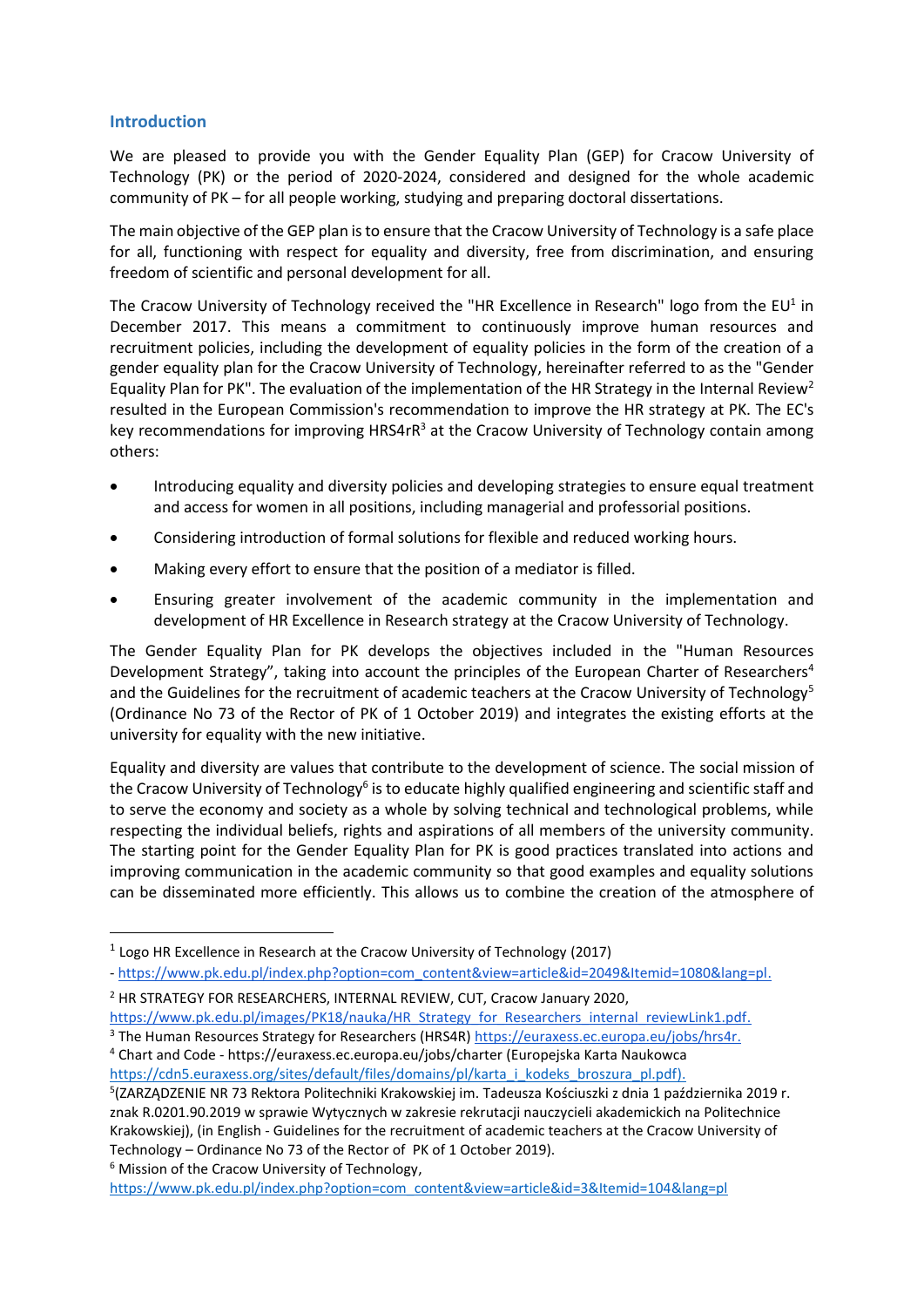safety and equality at the university with the fight against discrimination through an early response system. According to studies and consultations<sup>7</sup> some people face both prejudices and various institutional obstacles that do not make it possible for everyone to benefit equally from opportunities for scientific and professional development. These barriers often take the form of discrimination related to sex difference, sexual harassment and obstacles to combine work and family life. Such obstacles result in the fact that scientific careers of women slow down, and some of them may lose interest in further scientific development. Barriers to combining work and family life also discourage fathers who seek to engage in both spheres of life, work and family.

In any case, it is a loss for both the Cracow University of Technology and the development of science in Poland.

The need for integrated equality measures at the university is pointed out by institutions dealing with science and quality of education and human rights. The European Commission lists the following objectives of the Gender Equality Strategy in Research and Innovation<sup>8</sup> (2012):

- promoting equality in scientific careers;
- ensuring gender balance in decision-making processes and bodies;
- gender, biological and social dimension, in research and innovation content.

In line with the Communication from the European Commission on a strengthened European Research Area (2012), the EU Member States among others are encouraged to remove legal and other barriers to the recruitment, maintenance and career development of female researchers, while fully respecting the EU law on gender equality<sup>9</sup> (Directive 2006/54/EC), as well as addressing gender inequalities in decision-making processes and ensuring that at least 40% of under-represented women and men representatives participate in committees involved in recruitment/career development and in the design and evaluation of research programmes<sup>10</sup> (EIGE 2016).

The proposed Anti-Discrimination Standard, reviewed by the President of the General Council for Science and Higher Education<sup>11</sup> (2016), states that "cases of discrimination deserve a great deal of attention from academia (...) the academic space should be free from all forms of discrimination and any form of discrimination should be strongly counteracted. (...) it is worth considering the enrichment of the relevant provisions of the statutes of universities as the most important internal acts governing their operation."

Recommendations for actions and good practices are already emerging in Poland. Studies carried out by the Commissioner for Human Rights Office<sup>12</sup> (RPO 2018) and the Helsinki Foundation (Gerlich J.

[content/PL/TXT/PDF/?uri=CELEX:32006L0054&from=RO](https://eur-lex.europa.eu/legal-content/PL/TXT/PDF/?uri=CELEX:32006L0054&from=RO)

<sup>10</sup> European Institute for Gender Equality (2016), Gender Equality in Academia and

Research <https://eige.europa.eu/gender-mainstreaming/toolkits/gear/objectives-genderequality-research> <sup>11</sup> Standard Antydyskryminacyjny dla uczelni (2016) został objęty patronatem Rzecznika Praw Obywatelskich (in English – Anti-discrimination Standard for Universities was under the patronage of the Commissioner for Human Rights).

<sup>7</sup> Gerlich Julia (2019), Molestowanie na polskich uczelniach publicznych (in English - Harassment at Polish public universities), Helsińska Fundacja Praw Człowieka. Warszawa.

<sup>8</sup> European Commission (2012), Communication from the Commission to the European Parliament, the Council, the European Economic and Social Committee and the Committee of the Regions. A Reinforced European Research Area Partnership for Excellence and Growth.

<sup>9</sup> DIRECTIVE 2006/54/EC OF THE EUROPEAN PARLIAMENT AND OF THE COUNCIL of 5 July 2006 on the implementation of the principle of equal opportunities and equal treatment of men and women in matters of employment and occupation [https://eur-lex.europa.eu/legal-](https://eur-lex.europa.eu/legal-content/PL/TXT/PDF/?uri=CELEX:32006L0054&from=RO)

<sup>&</sup>lt;sup>12</sup> Doświadczenie molestowania wśród studentek i studentów. Analiza i zalecenia (in English - Experience of harassment among female and male students. Analysis and recommendations), Commissioner for Human Rights Office. Warszawa 2018.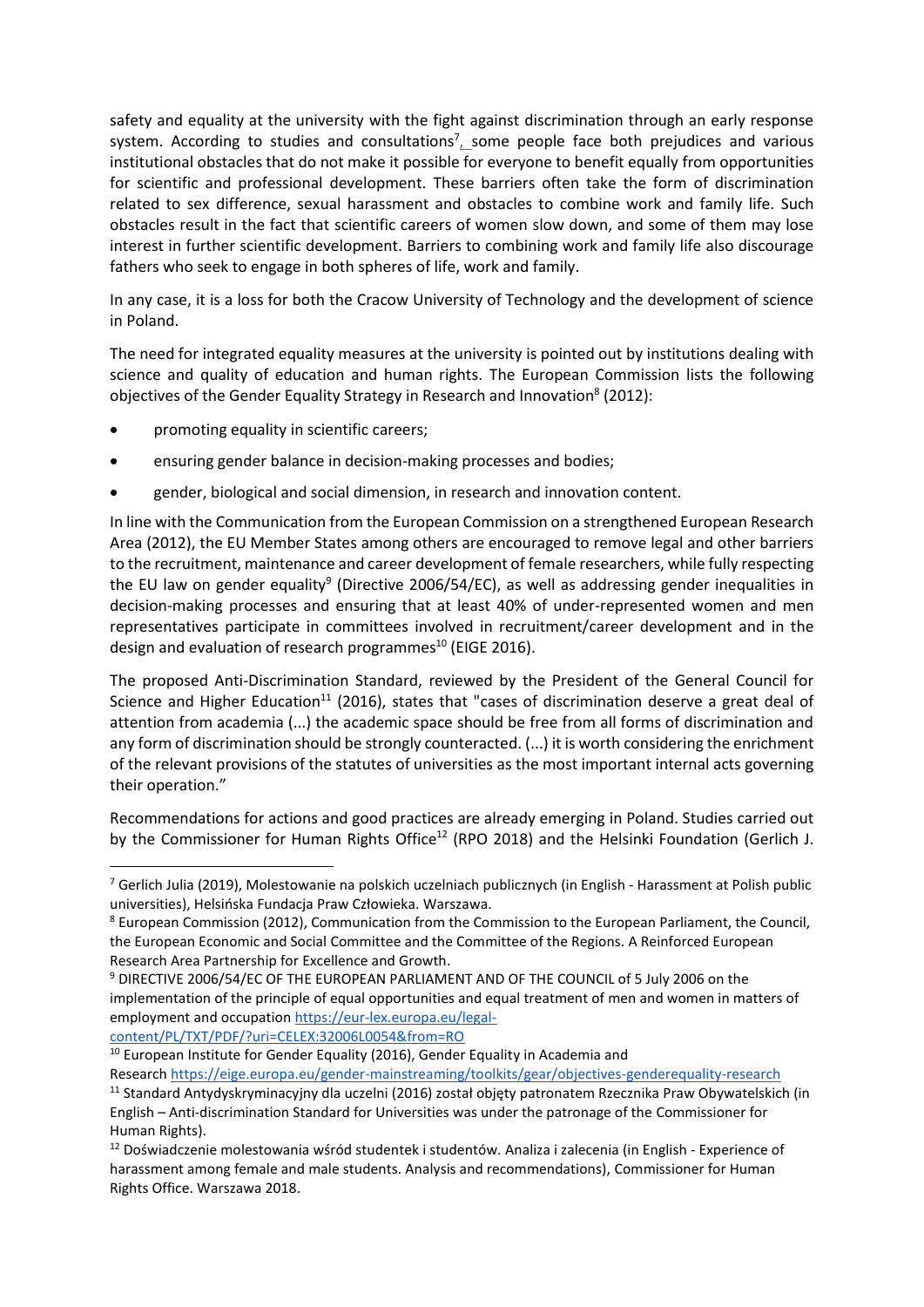2019) clearly show the problem of sexual harassment at universities and the need for clear antidiscrimination procedures. In turn, the National Science Centre has taken steps to monitor the participation of women and men in research grants<sup>13</sup> (NCN 2019a) and has committed to balanced gender representation in expert and review committees<sup>14</sup> (NCN 2019b). The first gender equality plan for the University of Warsaw<sup>15</sup> was also created, implemented by Ordinance No. 194 of the Rector of the University of Warsaw of 27 August 2020, which is a model for the Gender Equality Plan for PK.

Through GEP, PK undertakes to establish a long-term strategy of the university towards respecting and accepting the idea of equality and diversity so that they become a lasting value inscribed in the educational culture of PK. The assumptions on which the Gender Equality Plan (GEP) for PK are based are set out in the following statements.

- Building a good Gender Equality Plan (GEP) for engineering practice is an important action for the engineering community due to a shortage of engineers around the world, a growing need for engineering solutions, and the huge potential of future engineering work to solve human problems. There are not enough men - if all the talented women are encouraged to engineer, we will win by gaining twice as many talents. In addition, women are important decision-makers in households, managing a large part of household budgets. Involving more women in designing engineering products will make them more attractive to women.
- Gender Equality Plan (GEP) at the Cracow University of Technology will help us to recruit and develop the careers of female engineers for the great benefit of regional development, the prosperity of the country and our industry, and on a larger scale for the benefit of the European Union and other parts of the world. In addition, gender-mixed research teams conduct research and develop products in a more efficient way – because they take into account more than just a male perspective in research and development. Instead of losing talents, we will be able to get the best people, both from home and abroad. Thanks to good engineering practice, we will build an environment at the Cracow University of Technology in which every person will find a better work-life balance and better career prospects. These benefits will apply not only to women - but also to men, especially young fathers, who will want to take over day-to-day childcare responsibilities.
- As a result of the strategies and activities carried out within the GEECCO project, the Cracow University of Technology has the opportunity to become a leader in the implementation of the Gender Equality Plan at technical universities, just as the Cracow University of Technology was a pioneer in building and implementing the Mobility Plan in Poland. Participation in the GEECCO (H2020) project has allowed for in-depth research and document development at the European level, with the support of more experienced European partners.

<sup>13</sup> NCN (2019 a), Informacja na temat udziału kobiet i mężczyzn w projektach badawczych finansowanych przez Narodowe Centrum Nauki w latach 2011-2018 (in English - Information on the participation of women and men in research projects funded by the National Science Center in 2011-2018,

[https://www.ncn.gov.pl/sites/default/files/pliki/informacja\\_na\\_temat\\_udzialu\\_kobiet\\_i\\_mezczyzn\\_w\\_projekta](https://www.ncn.gov.pl/sites/default/files/pliki/informacja_na_temat_udzialu_kobiet_i_mezczyzn_w_projektach_NCN_2011-2018.pdf) [ch\\_NCN\\_2011-2018.pdf](https://www.ncn.gov.pl/sites/default/files/pliki/informacja_na_temat_udzialu_kobiet_i_mezczyzn_w_projektach_NCN_2011-2018.pdf)

<sup>&</sup>lt;sup>14</sup> NCN (2019b) Stanowisko Narodowego Centrum Nauki w sprawie równego dostępu kobiet i mężczyzn do środków finansowych na badania naukowe (in English - The position of the National Science Center on equal access of women and men to funds for research),

[https://www.ncn.gov.pl/sites/default/files/pliki/2019\\_02\\_stanowisko\\_ncn\\_ws\\_rownego\\_dostepu\\_kobiet\\_i\\_m](https://www.ncn.gov.pl/sites/default/files/pliki/2019_02_stanowisko_ncn_ws_rownego_dostepu_kobiet_i_mezczyzn.pdf) [ezczyzn.pdf](https://www.ncn.gov.pl/sites/default/files/pliki/2019_02_stanowisko_ncn_ws_rownego_dostepu_kobiet_i_mezczyzn.pdf)

<sup>15</sup> ZARZĄDZENIE NR 194 REKTORA UNIWERSYTETU WARSZAWSKIEGO z dnia 27 sierpnia 2020 r. w sprawie "Planu równości płci dla Uniwersytetu Warszawskiego oraz planu działań równościowych na lata 2020-2023" (in English - Ordinance No. 194 of the Rector of the University of Warsaw of 27 August 2020 on the "Gender equality plan for the University of Warsaw and the equality action plan for 2020-2023"), <https://monitor.uw.edu.pl/Lists/Uchway/Attachments/5574/M.2020.371.Zarz.194.pdf>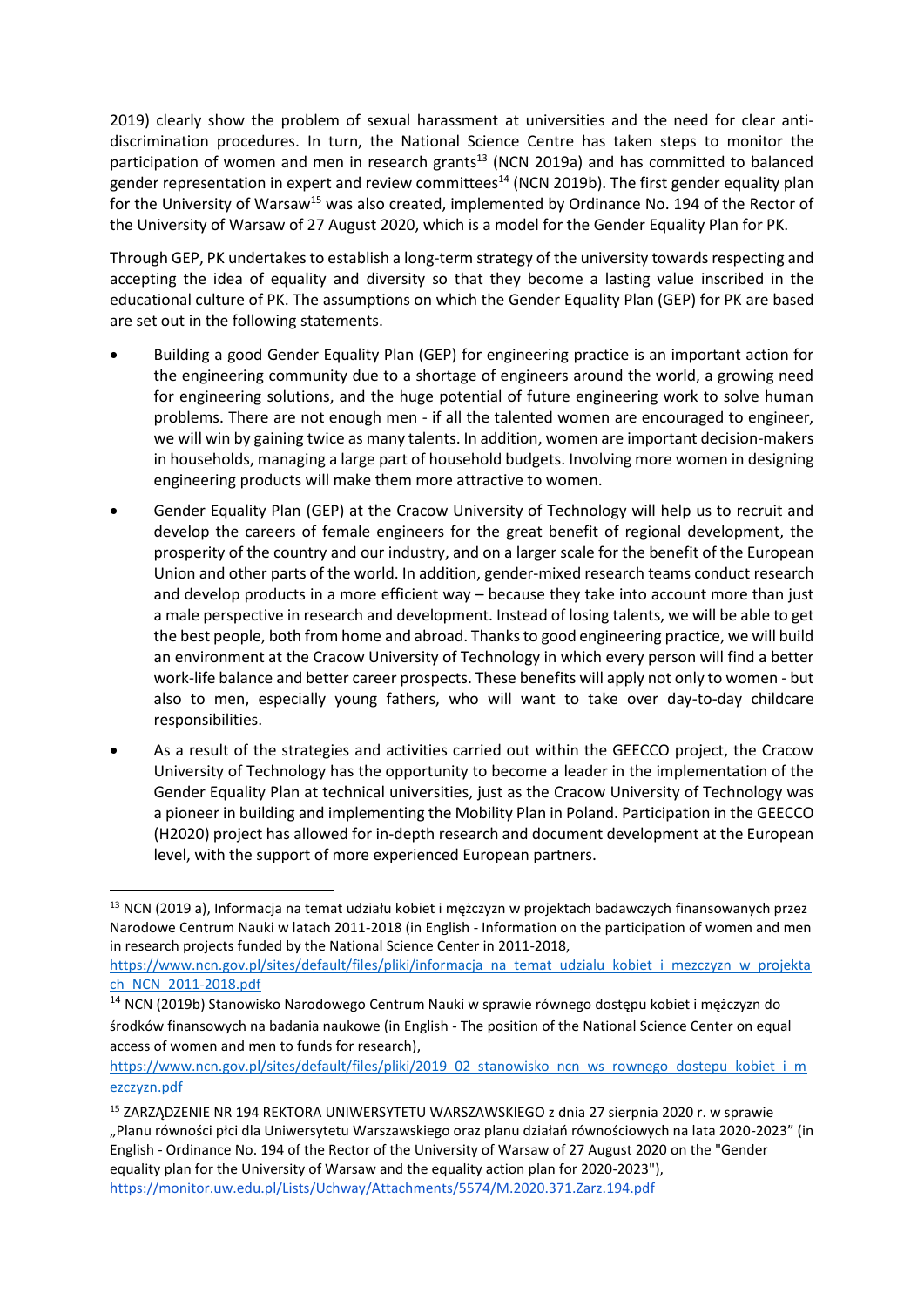- The goals and actions of the GEECCO project are strongly supported by the European Commission and the main principles on gender equality in Europe<sup>16</sup>. Therefore, the GEP for PK developed under GEECCO is in line with the European Strategy for Gender Equality. Gender equality and equal opportunities (non-discrimination) between women and men are fundamental principles in the EU Treaties and thus have to be respected by Member States.
- It is important to develop a new paradigm for the engineering profession that will show how much women fit into this concept. Then, there will be a chance that the stereotype of the "engineer-man" will be forgotten.
- Success in building and implementing GEP depends on the intensive involvement of university authorities, high- and medium-level decision-makers, employees, as well as the entire community, students, etc. The support from the Rector is especially important.
- Implementing GEP at universities determines the funding of research<sup>17</sup> in Horizon EUROPE 2021-2027<sup>18</sup>. For PK it is also a great opportunity to set a milestone and, thanks to GEP, to win many projects from the EU and increase the research potential of the Cracow University of Technology. This will contribute to strengthening our reputation and image, not only in Poland, but throughout the European Union.
- The Cracow University of Technology is a Polish leader in supporting the issue of equality in promotional activities, supporting the activities of external organizations, such as seminars and conferences on the role of women in science in accordance with Marie Skłodowska – Curie tradition.
- Equality is a matter of culture in all aspects (personal, organizational, social). The university is a forge of education, science and culture. It is the university's responsibility to create and build a culture of equality, including gender equality in education and engineering practice. Hence the commitment and justification for introducing educational content on equality into the study programme.

A number of benefits of equality and diversity in science and higher education include a positive impact on the quality of research and teaching and the strengthening of the institution's scientific and research position in a competitive environment, improving dialogue and exchange of thought by building inclusiveness and a sense of community. Equality and diversity in science and higher education also influence well-being at work and at college. Equality policies support the creation of clearer procedures, which contributes to creating a better working environment as well as attracting and retaining scientific talents.

The Gender Equality Plan for PK is the result of research, analysis and consultation carried out at the Cracow University of Technology. This is a strategy planned for four years: 2020-2024, with an internal evaluation taking place after two years in 2022.

In the first year of implementation of the Gender Equality Plan for PK, a "roadmap of the Plan" will be created with a list of actions for which only a change of procedures or the introduction of new procedures is needed, together with a list of actions requiring investment with an attached timetable.

<sup>&</sup>lt;sup>16</sup> Gender Equality in Academia and Research, EU objectives for gender equality in research

<sup>(…</sup>http://eige.europa.eu/gender-mainstreaming/toolkits/gear/objectives-gender-equality-research) <sup>17</sup> Gender Equality Strategy 2020-2025[: https://eur-lex.europa.eu/legal-](https://eur-lex.europa.eu/legal-content/EN/TXT/?uri=CELEX%3A52020DC0152)

[content/EN/TXT/?uri=CELEX%3A52020DC0152](https://eur-lex.europa.eu/legal-content/EN/TXT/?uri=CELEX%3A52020DC0152) and also published in the updated SwafS Work Programme, on page 76, where it states: "In Horizon Europe, having in place a Gender Equality Plan (GEP) will become an eligibility criterion for public research and innovation organizations. As a result, research institutions applying for funding will be required to have a GEP in place."

<sup>&</sup>lt;sup>18</sup> Horizon EUROPE 2021-2027 - EU investment program in research and innovation.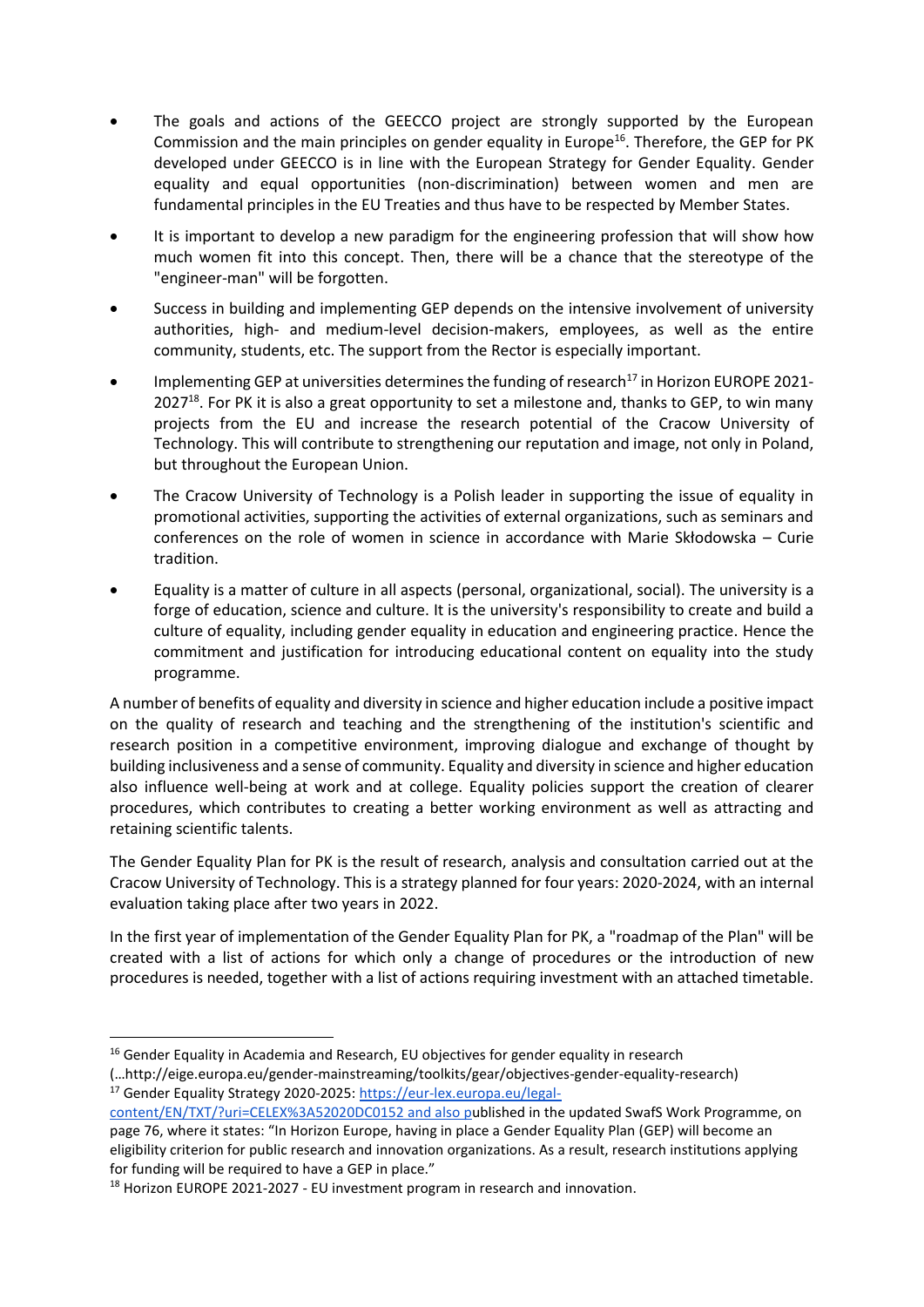The Gender Equality Plan for PK is based on three main objectives, which will be pursued through specific actions and their effectiveness will be monitored through specific indicators.

## **What is included in the Gender Equality Plan for PK?**

- Diagnosis the most important findings from the research carried out so far in the framework of the HORIZON'2020 GEECCO project in 2017-2020 at the Cracow University of Technology.
- The three main objectives of the Plan, together with an indication of the sub-objectives, actions and indicators, together with their overview.

## <span id="page-5-0"></span>**Diagnosis**

Participation of women and men in the academic community of the Cracow University of Technology in numbers:

## <span id="page-5-1"></span>Academic female and male employees

The starting point for the analyses aimed at creating the Gender Equality Plan for PK was, in line with the recommendations of GEECCO's European Charter for Researchers and Consortium Agreement, to see the gender distribution among academics, taking into account degrees and positions, and among female and male students and female and male PhD students. This work has been carried out since 2017 as part of the GEECCO project. The results of this work were presented to the Rector's authorities and Deans of all PK faculties in December 2018. It is worth noting that in 2020 the Rector's Report on the university's activities for 2019<sup>19</sup> was published. It presented data broken down by gender for the first time, but unfortunately only for female and male students of PK in a disaggregated way<sup>20</sup> (indicating the participation of women). The disaggregation of data for PK female and male employees was completely disregarded, even though such disaggregated PK data is reported annually to the Statistical Offices (GUS) and to the Integrated System of Information on Science and Higher Education (POL-on).

It can be concluded<sup>21</sup> that the gender ratios for academics and students are aligned. However, there are significant disparities in individual positions both at the university management levels and among research staff. Men definitely prevail, both among those in managerial positions and among those with the title of full professors, university professors and associate professors at Cracow University of Technology. In the case of female and male assistant professors, the gender ratio is equal, while for female and male assistants, women predominate. This may mean that the path of promotion and scientific career does not go the same way for women and men, and that the Cracow University of Technology loses talented women from the research and teaching staff.

The gender gap, which is noticeable for key functions at the level of university management and individual faculties, is shown in the table below.

|                         | 2018 |   |   |    | 2020 |     |   |   |    |     |
|-------------------------|------|---|---|----|------|-----|---|---|----|-----|
|                         | -    | M | Σ | f% | m%   | . F | M | Σ | f% | m % |
| <b>CENTRAL PK LEVEL</b> |      |   |   |    |      |     |   |   |    |     |

|  | Table 1. Managing the university by gender |  |  |  |  |
|--|--------------------------------------------|--|--|--|--|
|--|--------------------------------------------|--|--|--|--|

<sup>19</sup> Sprawozdanie Rektora z działalności uczelni za 2019 rok (in English - Rector's Report on the University's Activities for 2019), https://sip.pk.edu.pl/images/procedury/Sprawozdanie\_rektora\_2019\_ok1.pdf.

 $20$  contrary to the assurances of J.M. Rector submitted in writing in 2019.

<sup>&</sup>lt;sup>21</sup> Based on data reported by PK to the Statistical Offices (GUS) and Integrated System of Information on Science and Higher Education POL-on.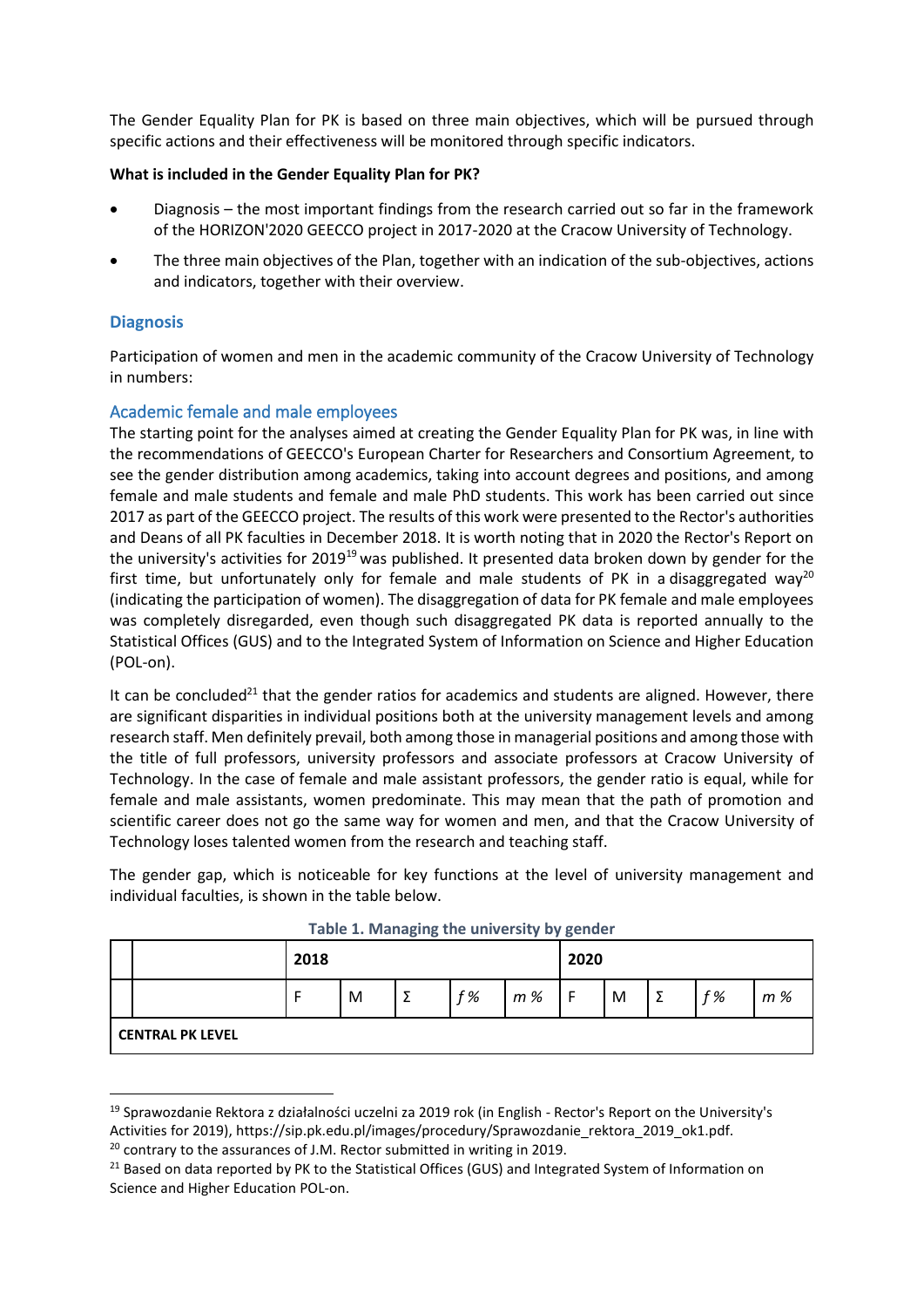|                                   | 2018     |                  |                         |       |       | 2020         |                 |                         |       |       |
|-----------------------------------|----------|------------------|-------------------------|-------|-------|--------------|-----------------|-------------------------|-------|-------|
|                                   | F        | M                | Σ                       | f%    | m%    | F            | M               | Σ                       | f%    | $m$ % |
| Senate                            | 14       | 46               | 60                      | 23,3% | 76,7% | 16           | 56              | 72                      | 22,2% | 77,8% |
| <b>Senate Committees</b>          | 20       | 54               | 74                      | 27,0% | 73,0% | 21           | 67              | 88                      | 23,9% | 76,1% |
| Disciplinary<br>Committees        | 25       | 27               | 52                      | 48,1% | 51,9% | 16           | 36              | 52                      | 30,8% | 69,2% |
| <b>Rector's Committees</b>        | 13       | 52               | 65                      | 20,0% | 80,0% | 16           | 49              | 65                      | 24,6% | 75,4% |
| University<br>Committees          | 23       | 50               | 73                      | 31,5% | 68,5% | 32           | 42              | 74                      | 43,2% | 56,8% |
| Total / Mean %                    | 95       | 229              | 324                     | 29,3% | 70,7% | 101          | 250             | 351                     | 28,8% | 71,2% |
| <b>RECTOR LEVEL</b>               |          |                  |                         |       |       |              |                 |                         |       |       |
| Rector                            | 0        | $\mathbf{1}$     | $\mathbf{1}$            | 0,0%  | 100%  | 0            | $\mathbf{1}$    | $\mathbf{1}$            | 0,0%  | 100%  |
| <b>Vice Rectors</b>               | 0        | $\overline{4}$   | $\overline{\mathbf{4}}$ | 0,0%  | 100%  | 0            | 4               | 4                       | 0,0%  | 100%  |
| Chancellor and<br><b>Bursar</b>   | 0        | $\mathbf{1}$     | $\mathbf{1}$            | 0,0%  | 100%  | $\mathbf{1}$ | $\mathbf{1}$    | $\overline{2}$          | 50,0% | 50,0% |
| Total / Mean %                    | 0        | $\boldsymbol{6}$ | 6                       | 0,0%  | 100%  | $\mathbf{1}$ | $6\phantom{1}6$ | $\overline{\mathbf{z}}$ | 14,3% | 85,7% |
| <b>FACULTY LEVEL</b>              |          |                  |                         |       |       |              |                 |                         |       |       |
| Deans                             | $\Omega$ | $\overline{7}$   | $\overline{7}$          | 0,0%  | 100%  | $\Omega$     | 8               | 8                       | 0,0%  | 100%  |
| The Vice-deans                    | 8        | 19               | 27                      | 29,6% | 70,4% | 8            | 19              | 27                      | 29,6% | 70,4% |
| Directors of<br>Chairs/Institutes | 6        | 33               | 39                      | 15,4% | 84,6% | 29           | 73              | 102                     | 28,4% | 71,6% |
| Total / Mean %                    | 14       | 59               | 73                      | 19,2% | 80,8% | 37           | 100             | 137                     | 27,0% | 73,0% |

*Source: own study – GEECCO H2020 project.*

*Note: f – women, m – men*

## <span id="page-6-0"></span>Careers of women and men from students to professors at Cracow University of Technology

The career process of women and men from students to professor positions at the Cracow University of Technology is shown in Figure 1. The share of women and men among graduates of first and second degree and doctoral studies in 2017 and 2019 is almost the same, i.e. close to 50 %. At an early stage of their careers (teachers with a master's degree in engineering), the share of women in 2017 was 40.4 %, and in 2019 it increased to 49.8 %, which is more than 9 p.p.<sup>22</sup>, approaching the level of balance. At the next levels of the career, the share of women is lower than that of men. Among academics with a doctorate, only a third are women. Among those with a doctorate in 2019, women already accounted

 $22$  p.p. – abbreviation of percentage points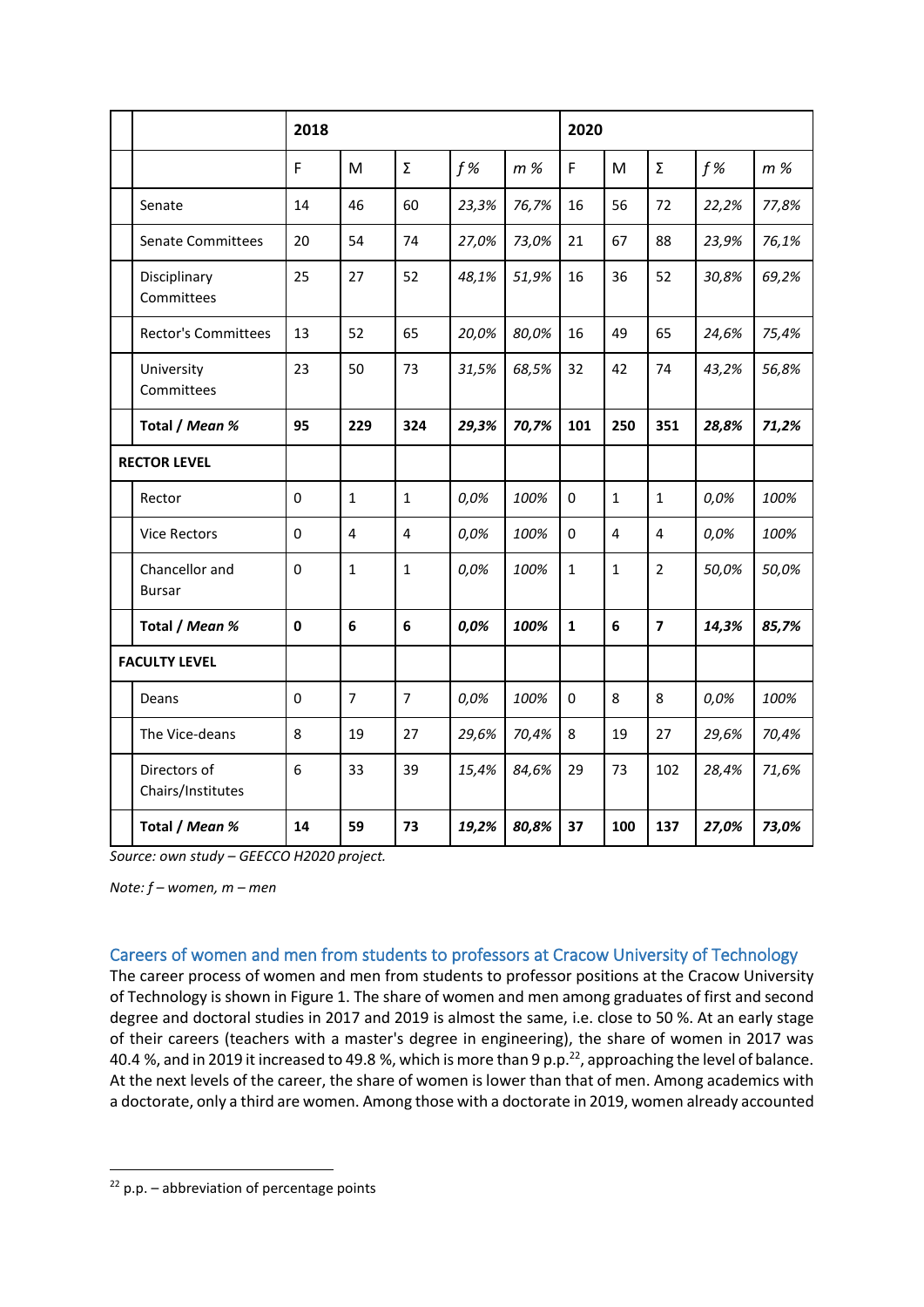

for 32.3 % - in the last two years the share of women has increased by 6.6 p.p. Unfortunately, the share of female ordinary professors has almost remained unchanged at only 12.0 %.

**Figure 1. Careers of women and men from students to professor positions at Cracow University of Technology**

The situation among academics in different faculties varies (as in Figure 2). In most faculties, the share of women in research and teaching staff is around 37 %. In 2019, at the Faculty of Chemical Engineering and Technology (WIiTCh), the share of women was 49.5 %, at the Faculty of Architecture (WA) 44.8%, and at the Faculty of Environmental and Energy Engineering (WIŚiE) 41.7 %, but there are also faculties where this share does not exceed 6.7 % (Faculty of Electrical and Computer Engineering - WIEiK) or 23.6 % (Faculty of Mechanical Engineering - WM). By far the highest number of women working in administration and other staff of faculties (72.6 %).

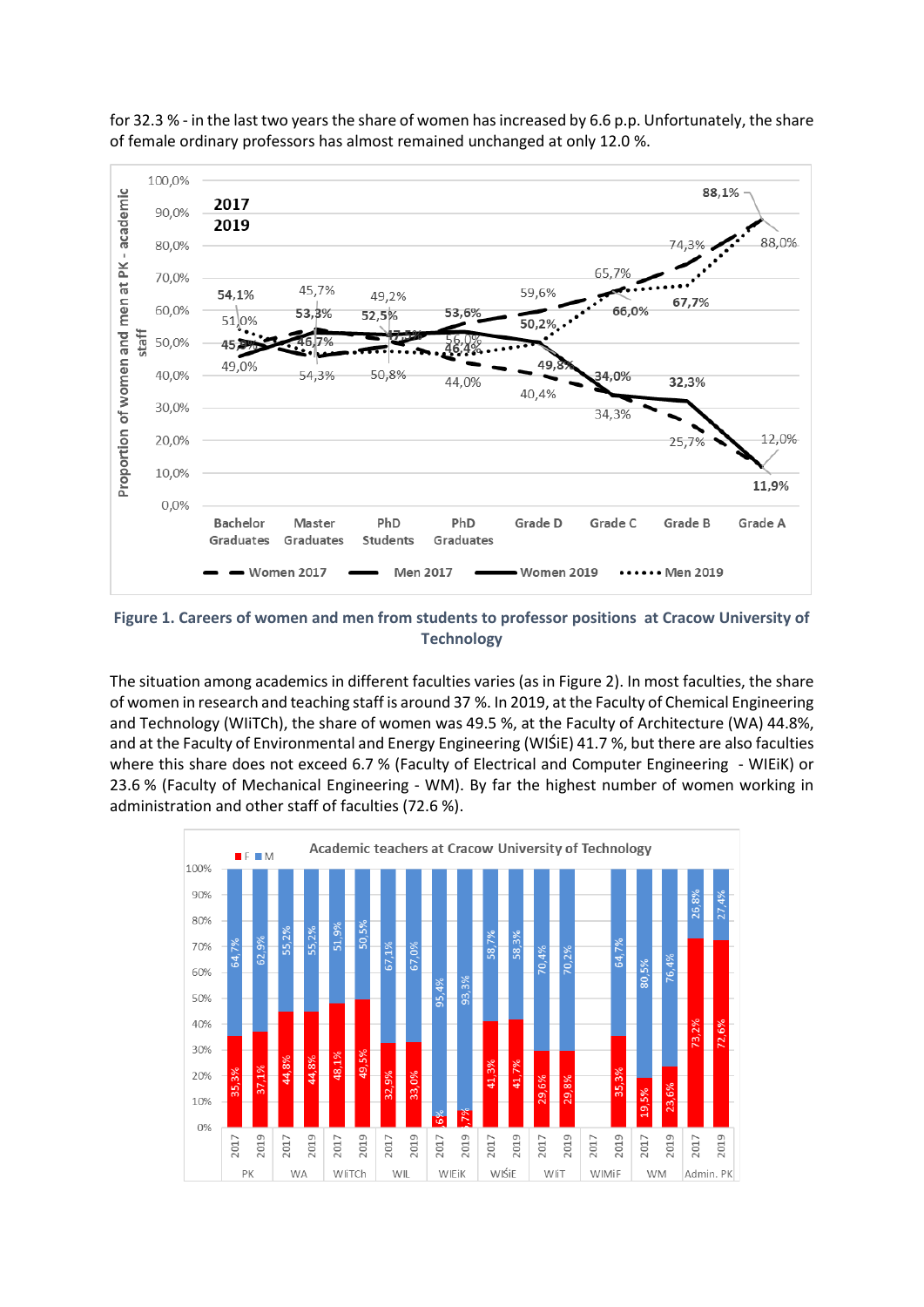## **Figure 2. Academic teachers at Cracow University of Technology and individual faculties in 2017 and 2019 by women and men**

Note: PK - Cracow University of Technology; WA – Faculty of Architecture, WIiTCh - Faculty of Chemical Engineering and Technology, WIL – Faculty of Civil Engineering, WIiEK – Faculty of Electrical and Computer Engineering, WIŚiE – Faculty of Environmental and Power Engineering, WIiT – Faculty of Computer Science and Telecommunications, WIMiF – Faculty of Materials Engineering and Physics, WM – Faculty of Mechanical Engineering

## <span id="page-8-0"></span>All female and male employees of the Cracow University of Technology

The participation of women and men among all PK employees is shown in Figure 3. Across the university, 50.5 % of women and 49.5 % of men worked in 2019. The situation at the different faculties varies, but compared to the participation of only academic teachers, the share of women among all PK employees is much higher. The smallest share of women can be observed at WIEiK 25.3 % and WM 33.2 %. The biggest number of women work at WiiTCh (54.3 %) , WIL (51.1 %) and non-faculty structures (70.7 %).



**Figure 3. All employees of Cracow University of Technology, divided into women and men** 

The participation of women and men among non-academic staff at PK is shown in Figure 4. Among non-academics in 2019 women accounted for 67.7 % and men 32.3 %. The situation at different faculties varies, but it is worth noting that at each faculty women accounted for the majority (from 52.0 % at WIL to 77.4 % at WA).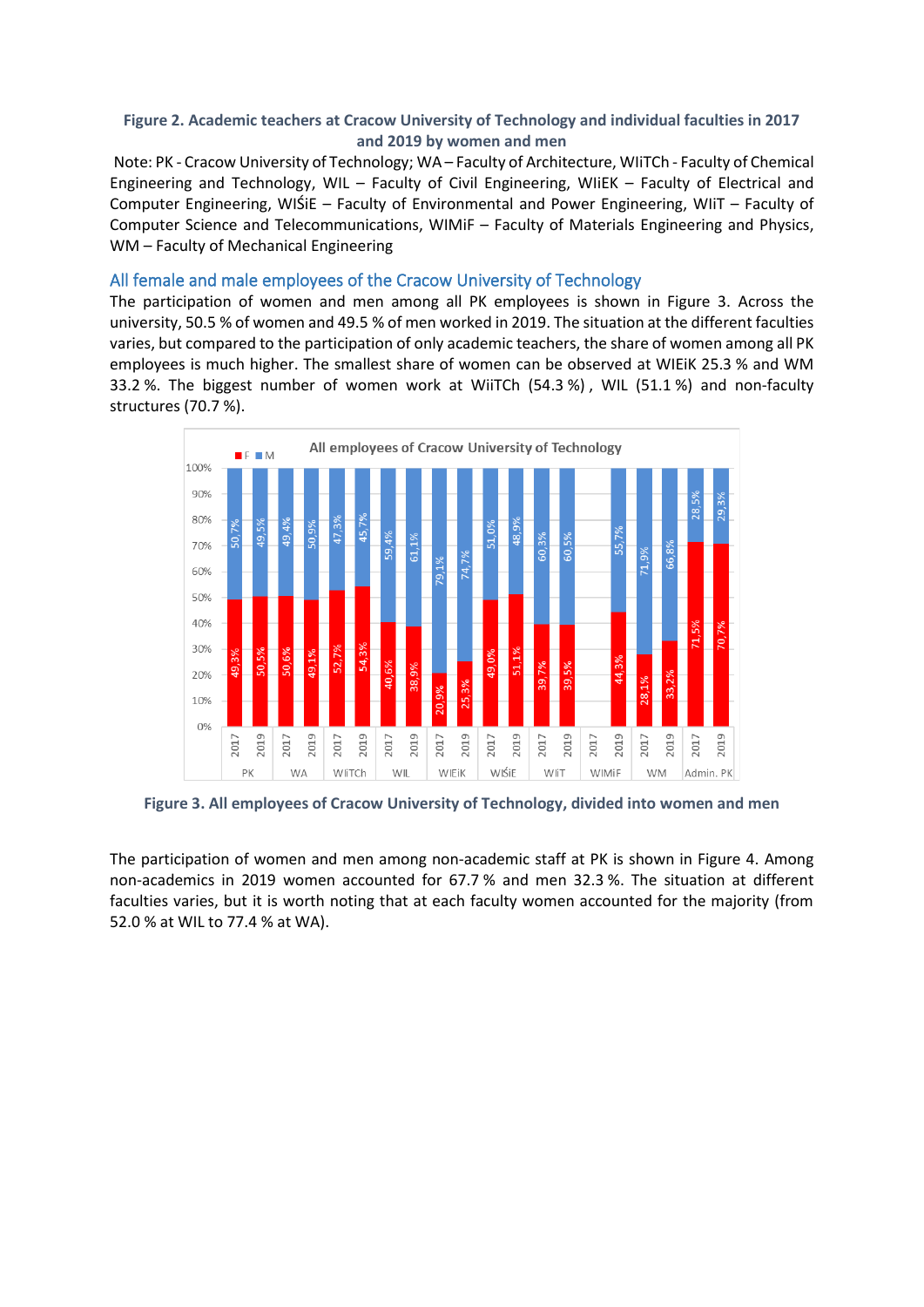

**Figure 4. Non-academic staff of Cracow University of Technology - women and men** 

#### **Conclusions from the study of the perception of equality at the Cracow University of Technology**

As part of the GEECCO project, interviews and workshops and trainings were conducted for the academic community (women and men) of the Cracow University of Technology. The conclusions are:

- · there are strong stereotypes about the capabilities and abilities of female scientists and engineers,
- · there are many limitations, prejudices and invisible barriers in practice that make it difficult for women to advance and pursue their ambitions and passions (such as glass ceiling phenomenon, sticky floors and more),
- a key stage for women's careers is the period between defending the Doctorate and defending habilitation, and the stage of becoming a professor, then women's careers slow down,
- discrimination in the treatment of women and men is observed even in the smallest groups and research or teaching teams,
- a significant number of cases of sexual harassment have been reported,
- · difficulty in combining work and family life, caring responsibilities for children or the elderly in the family are frequently reported,
- attention was paid to working conditions and opportunities for development, relationships at work, communication between employees, relations with superiors,
- attention was drawn to the need to set up social networks to help cross divisions and provide support,
- · employees were asked about the situations in which unequal treatment occurs,
- it was investigated how the activities of the organizational units of PK are perceived.

**Combining work and family life** (the cases listed below refer to both women and men, but women are more likely to say that they have more family responsibilities):

the problem of 'work that never ends' in the case of researchers,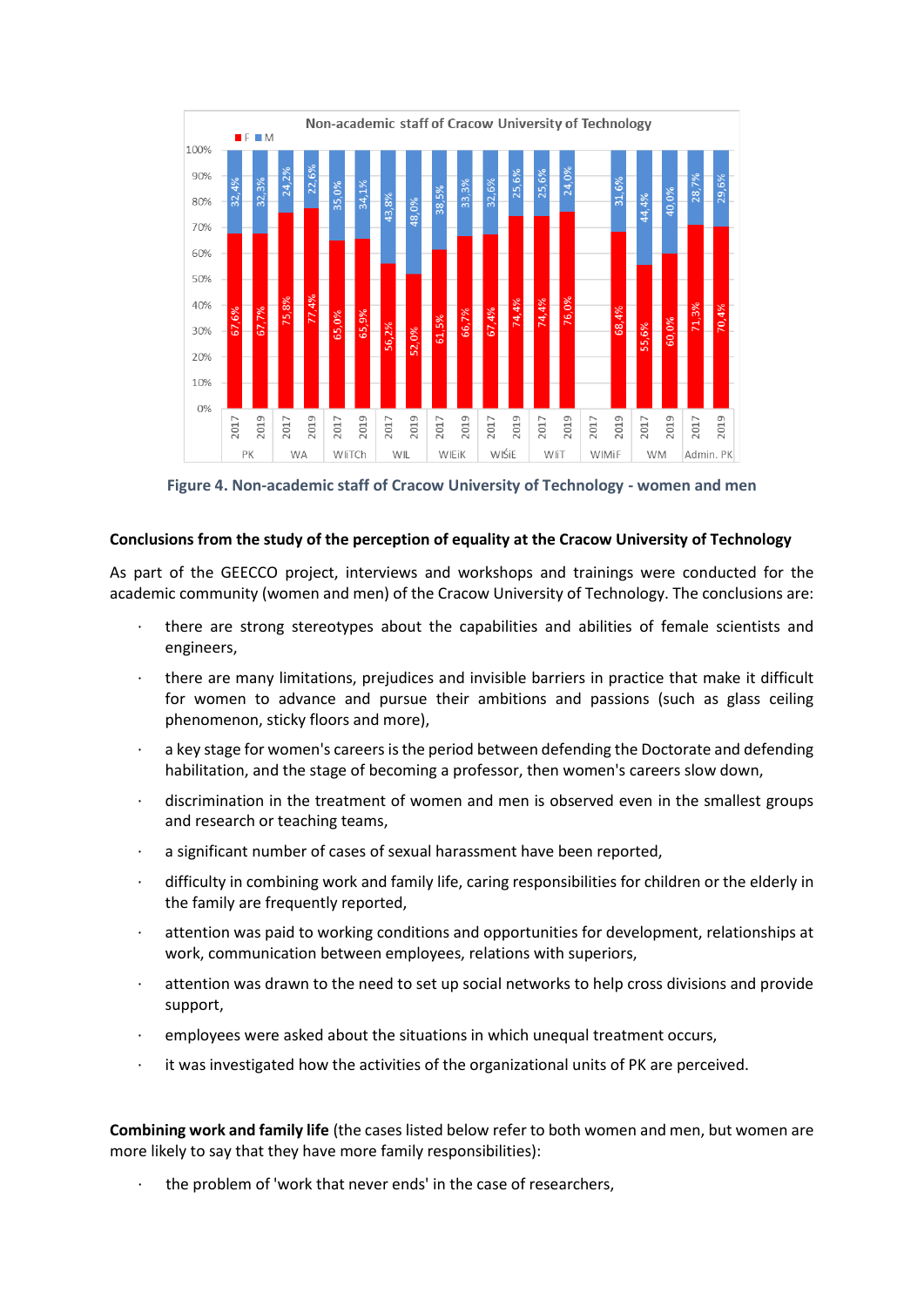- · requiring availability (working in a laboratory or conducting classes) in part of scientific work difficult to combine with children care,
- · requirement of international mobility difficult to reconcile with caring responsibilities for children and other dependent family members, especially in the absence of institutional support,
- · the role of gender roles outside work that have an impact on work women do more domestic work, maternity responsibilities slow down academic work and discourage women from inoffice positions,
- women with children give up longer trips abroad, publish less, become less involved in the social life of the faculty, rarely decide to take up functional positions.

Key: years between doctorate and habilitation, the greatest pressure and combining work and family life.

**In terms of discrimination,** the following problems have been diagnosed at PK:

- 1.there are still stereotypes and unspoken gender biases in the university community, such as: women are less ambitious, less likely to be treated as experts, less capable, and men are more determined and resistant to stress,
- 2.stereotypes and prejudices are transferred to behaviour condescending treatment, refusing to recognize women's substantive preparation because of their self-presentation style, which is, for example, less confrontational,
- 3.women find it more difficult to build networks of scientific contacts, more often they are entrusted with administrative tasks in projects, while men are assigned substantive tasks,
- 4.women do not receive support at institutional level and impose self-restrictions in the development of their academic careers and in applying for significant functions at a faculty or university. This phenomenon can be interpreted as internalizing discriminatory messages such as 'women are not fit for certain tasks' or as recognizing that actions in the absence of support will be too much of an effort and are therefore abandoned. It is worth noting that men, in turn, are encouraged to take up functions and do not question their preparation using the gender argument,
- 5. most at risk of discrimination are women, young people, homosexuals, those working in the lowest positions.

During the GEECCO project, one of the project's foreign partners conducted a survey among PK students and employees. "The descriptive analysis of the results of the GEECCO Evaluation Survey Wave I (ESW I)"<sup>23 24 25</sup>, submitted to the PK authorities in January 2020, "points to the presence of strong gender stereotypes and existence of ambivalent sexism among PK members. The concept of ambivalent sexism recognizes sexism as being marked by a deep ambivalence and consisting of two forms of sexist attitudes: hostile sexism and benevolent sexism." Experts have shown that "the existing degree of acceptance of sexual harassment at PK is based in the beliefs that women have ulterior motives for claiming sexual harassment has taken place and that it is the women's own responsibility

<sup>&</sup>lt;sup>23</sup> Lipinsky A. Schredl C.: Interim Evaluation Report for Politechnika Krakowska, Gesis - Leibniz Instutute for Social Sciences, GEECCO Project (Grand Agreement 741128) - Deliverable 10.4, Interim Evaluation Report\_PK\_final.pdf.

<sup>&</sup>lt;sup>24</sup> Interim Evaluation Report. Summary & Recommendations, Summary of the report in English - Summary & Recommendations Interim Evaluation Report PK final.pdf.

<sup>&</sup>lt;sup>25</sup> Wyniki oceny okresowej. Podsumowanie i zalecenia, Summary of the report in Polish - Podsumowanie i zalecenia\_Interim Evaluation\_PK\_28-01-2020.pdf.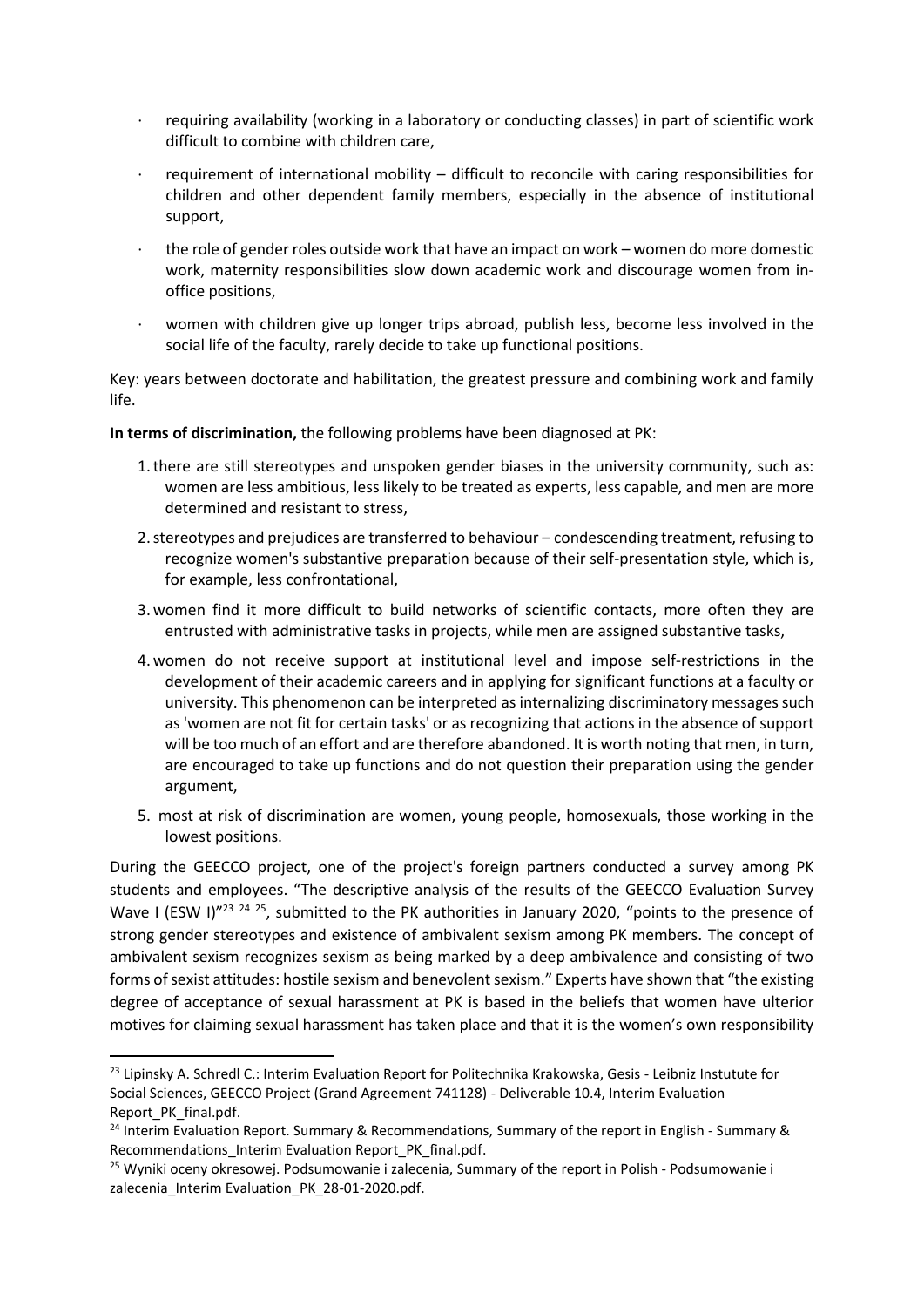to protect themselves from being sexually harassed." Similarly, a student survey conducted by the Ombudsman's Office (RPO 2018) and the Helsinki Foundation (J. Gerlich 2019) indicates:

- a very large scale of abuse in academia in Poland out of those surveyed almost half of female students and a third of all students experienced harassment,
- the most frequently cited reasons for harassment were gender, religion and belief, and sexual orientation– one in two female students experiencing harassment cited gender as a prerequisite for harassment, while among men the most frequently mentioned reason was sexual orientation,
- · an offender of every third harassment situation was an academic male or female lecturer, and two thirds of these events took place on university premises.

Meanwhile, there are no clear, safe, legible and publicly promoted procedures at the Cracow University of Technology to support victims and eliminate oppressive behaviour. Victims often do not report their cases, and it is therefore difficult for the university authorities to accept their existence. But there are known cases where victims report such situations.

## <span id="page-11-0"></span>**GENDER EQUALITY PLAN FOR PK: OBJECTIVES, ACTIONS, INDICATORS**

The objectives set out in the Gender Equality Plan for PK are twofold – institutional and awarenessraising. Their implementation is intended to bring about structural changes at institutional level, changing existing university practices, introducing new procedures and working towards the creation of learning and working conditions (including administrative, didactic and scientific work) so that the principles of gender equality can be better implemented. The objectives are synergistically linked, so if they strengthen each other, we stress that all members of the PK community are "equally important".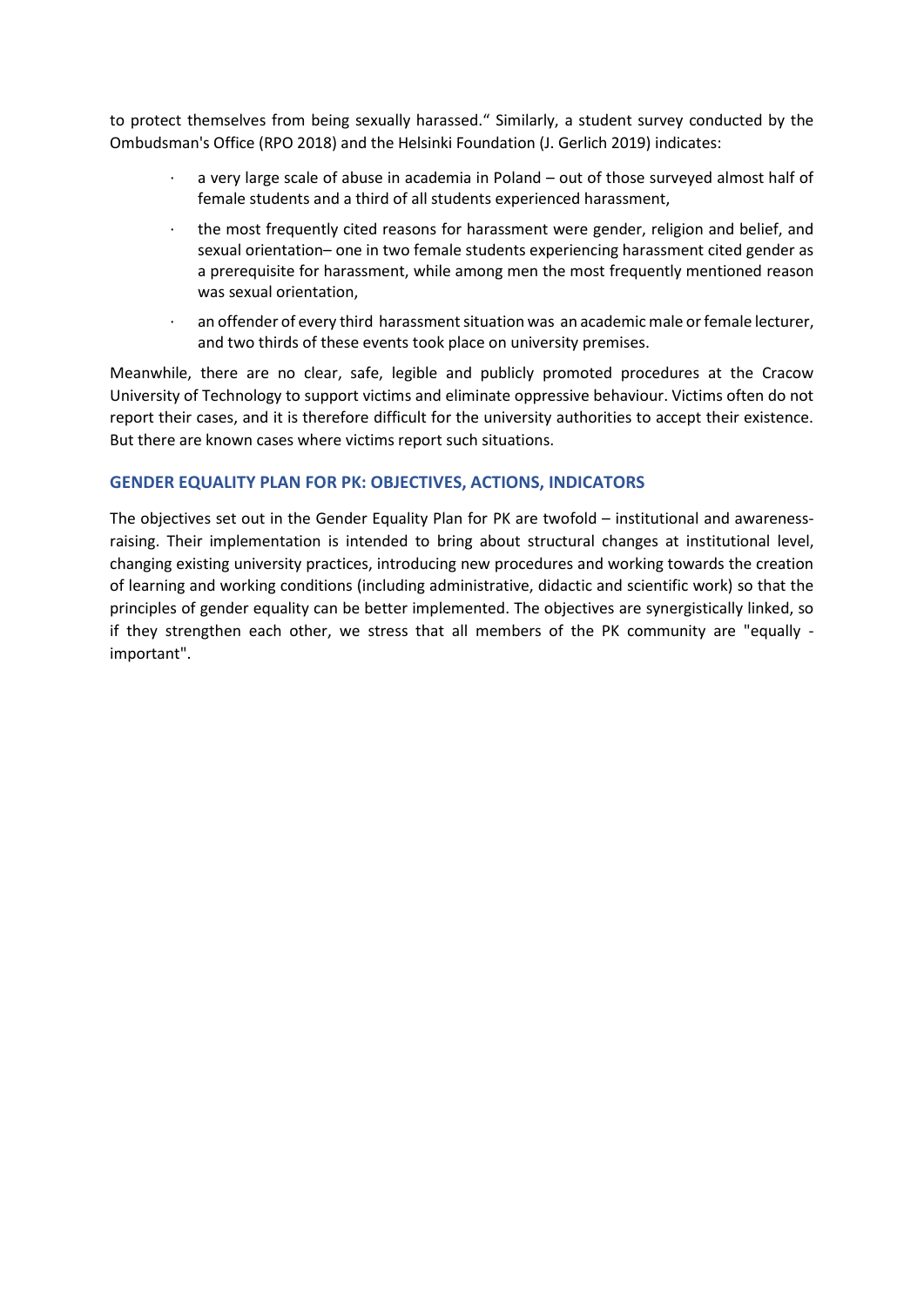# GOAL 1. ENHANCING BALANCED GENDER REPRESENTATION IN MANAGEMENT BODIES, I.E. CHAIRING FACULTY, UNIVERSITY MANAGEMENT, EXPERT AND REVIEW TEAMS AND CHAIRING SCIENTIFIC AND OUTREACH EVENTS

**Objective 1** aims to create a representation of women and men in all structures representing the PK community that reflects the actual gender structure of the workforce.

<span id="page-12-0"></span>

| <b>Goal / Priorities</b>                                                                                                                                                                    | <b>Target groups</b>                                                                                                           | <b>Actions / Activities</b>                                                                                                                                                                                                                                                                                                                       | <b>Targets / Indicators</b>                 | <b>Responsible entity</b>                                                                                           |
|---------------------------------------------------------------------------------------------------------------------------------------------------------------------------------------------|--------------------------------------------------------------------------------------------------------------------------------|---------------------------------------------------------------------------------------------------------------------------------------------------------------------------------------------------------------------------------------------------------------------------------------------------------------------------------------------------|---------------------------------------------|---------------------------------------------------------------------------------------------------------------------|
| <b>INCREASING THE GENDER</b><br><b>BALANCED</b><br><b>REPRESENTATION IN</b><br><b>MANAGEMENT BODIES,</b><br>like:<br>• IN CHAIRING FACULTIES<br><b>AND UNIVERSITY</b><br><b>COMMITTEES,</b> | PK community, with a<br>particular focus on<br>women and men<br>working in research<br>and teaching, PhD<br>students, students | Formulating guidelines on sustainable gender<br>representation in events organized at PK (separately<br>for the Scientific and Organizational Committees of<br>conferences), in teams, expert and review<br>committees, at faculty and university committees, at<br>management staff level, disseminating these<br>guidelines at all units level. | Implementation of the<br>guidelines by 2022 | Rector's Plenipotentiary<br>for Equality at PK                                                                      |
| • IN MANAGEMENT STAFF,<br>• IN EXPERT AND REVIEW<br><b>TEAMS</b><br>• CHAIRING SCIENTIFIC AND<br><b>OUTREACH EVENTS</b>                                                                     | women and men<br>working in research<br>and teaching                                                                           | Formulating and implementing guidelines on the<br>percentage representation of women and men in<br>expert, review, examination and scientific teams and<br>committees.<br>Proposed EU standards for determining quota from<br>2022 to 2024 (30% and 40%)                                                                                          | At least 40% of women by<br>2024            | Rector's Plenipotentiary<br>for Equality at PK<br>in cooperation with the<br>Scientific Councils of<br>Disciplines. |
|                                                                                                                                                                                             | PK community                                                                                                                   | Formulating and implementing guidelines for the<br>entrustment of chair in decision-making bodies to<br>both women and men.                                                                                                                                                                                                                       | At least 40% of women by<br>2024            | PK Administrative Units<br>and the Rector's<br>Plenipotentiary for<br>Equality at PK                                |
|                                                                                                                                                                                             |                                                                                                                                | Collecting data on the percentage of women and<br>men in organizing committees and event preparation<br>groups, and in speech agendas.<br>On this basis, preparing recommendations on gender<br>equality in the organization of such events and the<br>ways in which sustainable gender representation can<br>be implemented.                     |                                             | The organizational units of<br>PK,<br>in cooperation with the<br>Rector's Plenipotentiary<br>for Equality at PK     |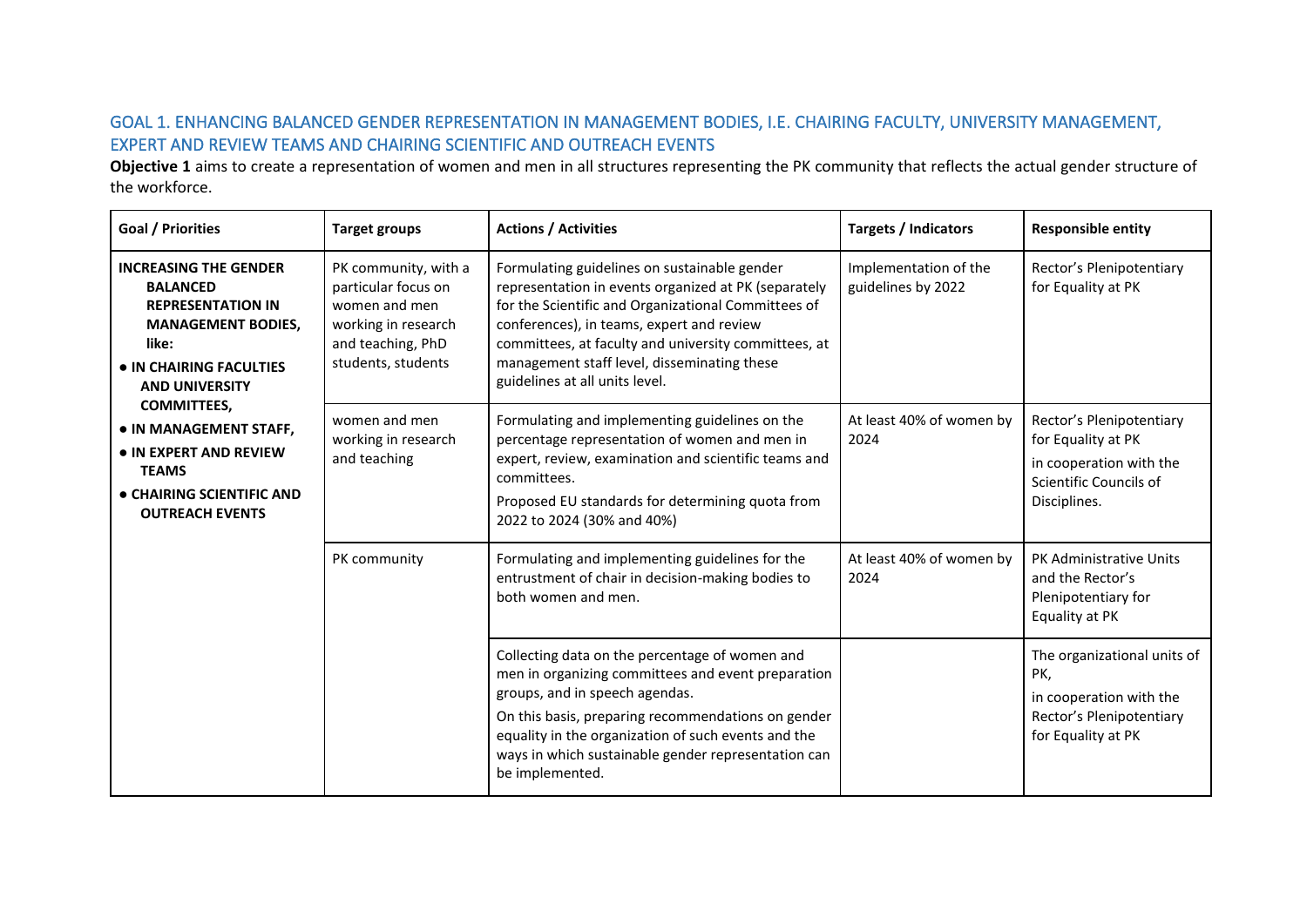| Goal / Priorities                                                                                                                            | <b>Target groups</b> | <b>Actions / Activities</b>                                                                                                                                                                                                                                                                                                                                                                                                                                                                       | Targets / Indicators                                                                                                                               | <b>Responsible entity</b>                                                     |
|----------------------------------------------------------------------------------------------------------------------------------------------|----------------------|---------------------------------------------------------------------------------------------------------------------------------------------------------------------------------------------------------------------------------------------------------------------------------------------------------------------------------------------------------------------------------------------------------------------------------------------------------------------------------------------------|----------------------------------------------------------------------------------------------------------------------------------------------------|-------------------------------------------------------------------------------|
|                                                                                                                                              |                      | Creating co-financing form for events organized at<br>PK with a column for the gender ratio of the invited<br>female/male panelists, organizers, people<br>cooperating with the organization. This information<br>will be one of the evaluation criteria.                                                                                                                                                                                                                                         |                                                                                                                                                    |                                                                               |
|                                                                                                                                              | PK community         | creating database of the above activities by the<br>Equality Observatory at PK, publication of<br>disaggregated data on the website of the Rector's<br>Plenipotentiary for Equality at PK                                                                                                                                                                                                                                                                                                         |                                                                                                                                                    | Equality Observatory at PK                                                    |
| <b>RAISING AWARENESS OF THE</b><br><b>IMPORTANCE OF EQUALITY</b><br><b>ISSUES AND STRENGTHENING</b><br>THE IMPORTANCE OF<br><b>DIVERSITY</b> | PK community         | Establishing Equality Observatory at PK (see<br>description). Observatory tasks:<br>· collecting disaggregated data on gender equality at<br>PK, employees and students,<br>• collecting research results on equality and diversity<br>among PK community,<br>● regular monitoring of the state of equality at PK and<br>the state of knowledge on equality solutions,<br>• publishing research results and analyses on the<br>website,<br>• publishing statistics in the national and EU context | Increased awareness<br>measured by the results<br>of periodically conducted<br>surveys on knowledge<br>growth, changes in<br>attitudes and beliefs | Rector's Plenipotentiary<br>for Equality at PK,<br>Equality Observatory at PK |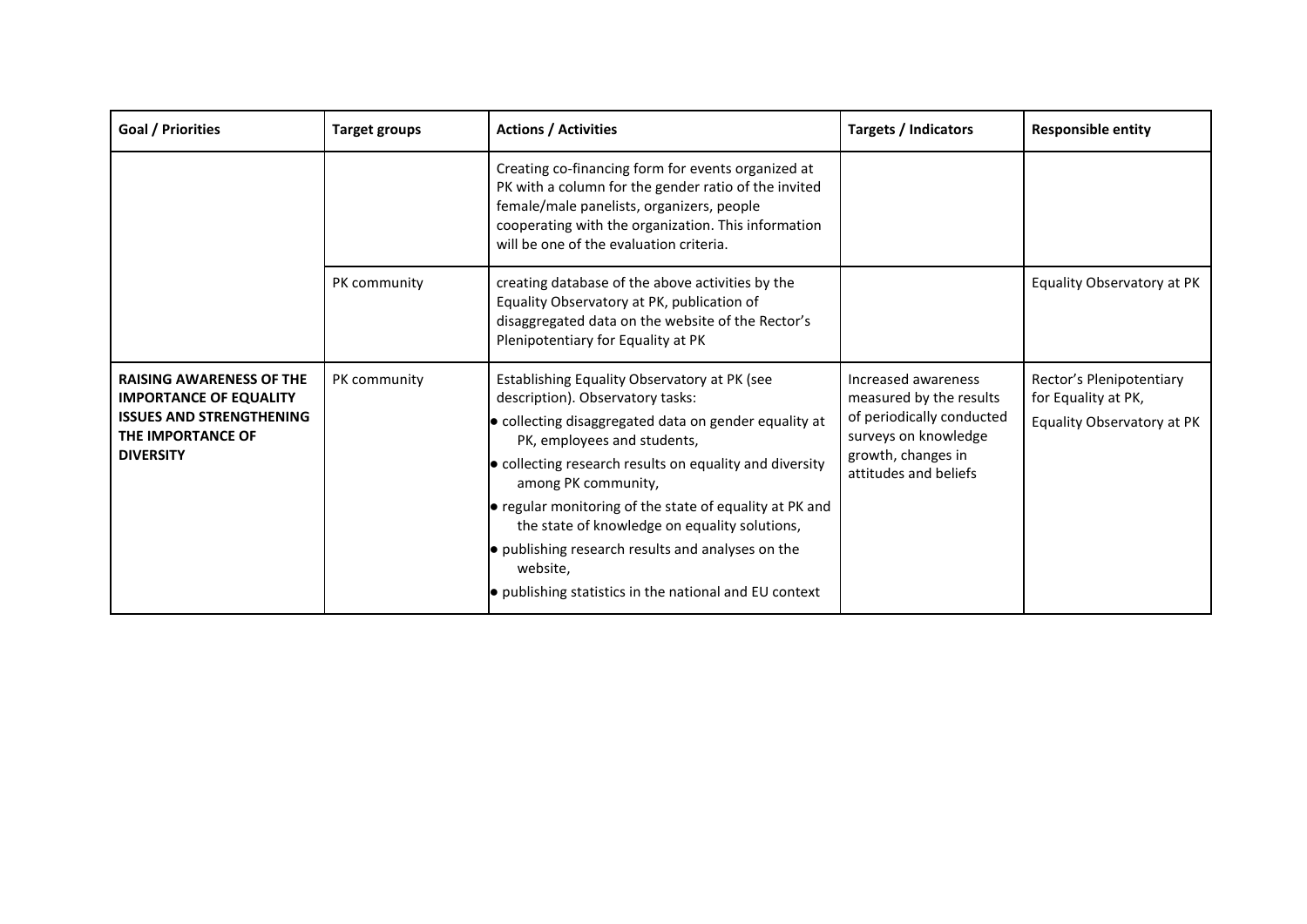# GOAL 2. SUPPORTING DEVELOPMENT OF WOMEN'S SCIENTIFIC CAREERS, INCREASING THE GENDER BALANCE IN THE RECRUITMENT OF EMPLOYEES, MAKING IT EASIER TO COMBINE WORK AND FAMILY LIFE, PREVENTION OF DISCRIMINATION

**Objective 2** - the implementation of this goal is to contribute to the creation of conditions in which women will be able to efficiently pursue their ambitions and scientific goal.

<span id="page-14-0"></span>

| <b>Goal / Priorities</b>                                                                  | <b>Target groups</b>                                                                       | <b>Actions / Activities</b>                                                                                                                                                                                                                                                                                                                                                                                                                         | <b>Targets / Indicators</b>                                                                                                                                                                                                          | <b>Responsible entity</b>                                                                                                                                                                                                                             |
|-------------------------------------------------------------------------------------------|--------------------------------------------------------------------------------------------|-----------------------------------------------------------------------------------------------------------------------------------------------------------------------------------------------------------------------------------------------------------------------------------------------------------------------------------------------------------------------------------------------------------------------------------------------------|--------------------------------------------------------------------------------------------------------------------------------------------------------------------------------------------------------------------------------------|-------------------------------------------------------------------------------------------------------------------------------------------------------------------------------------------------------------------------------------------------------|
| <b>SUPPORTING</b><br><b>DEVELOPMENT OF</b><br><b>WOMEN'S SCIENTIFIC</b><br><b>CAREERS</b> | women in scientific.<br>research&teaching<br>and teaching<br>positions and PhD<br>students | Networking groups for PhD students (see<br>description): among others "WIEmy" - network<br>created as part of the GEECCO project<br>• inclusion of PhD students in the network of<br>contacts with employees and academics,<br>• organization of lectures with invited speakers on<br>the careers of women in science in Poland and in<br>the world (e.g. managers of international grants<br>implemented at PK)<br>• organization of mailing group | Organization of 2-5 events<br>annually                                                                                                                                                                                               | Rector's Plenipotentiary for<br>Equality at PK,<br>Doctoral School,<br><b>International Cooperation</b><br>Department,<br>Research Department,<br>Quality Systems Training and<br>Organization Centre (CJ),<br>Centre of Technology Transfer<br>(CTT) |
|                                                                                           |                                                                                            | Launching R&D programme for young researchers<br>and academics - mentoring support (see<br>description):<br>• reducing the loss of female involvement during<br>the development of scientific careers<br>· closer monitoring of young women's needs to<br>support them in the development of scientific<br>careers at PK<br>· testing tools, developing methodological and<br>organizational solutions for future development<br>programmes at PK   | launch of the first edition of the<br>programme for at least 10<br>people,<br>creating a programme council<br>ready to promote the idea of<br>developing women's careers in<br>science and teaching,<br>implementing annual editions | Rector's Plenipotentiary for<br>Equality at PK<br>in cooperation with the<br>Department of Personal and<br>Social Affairs                                                                                                                             |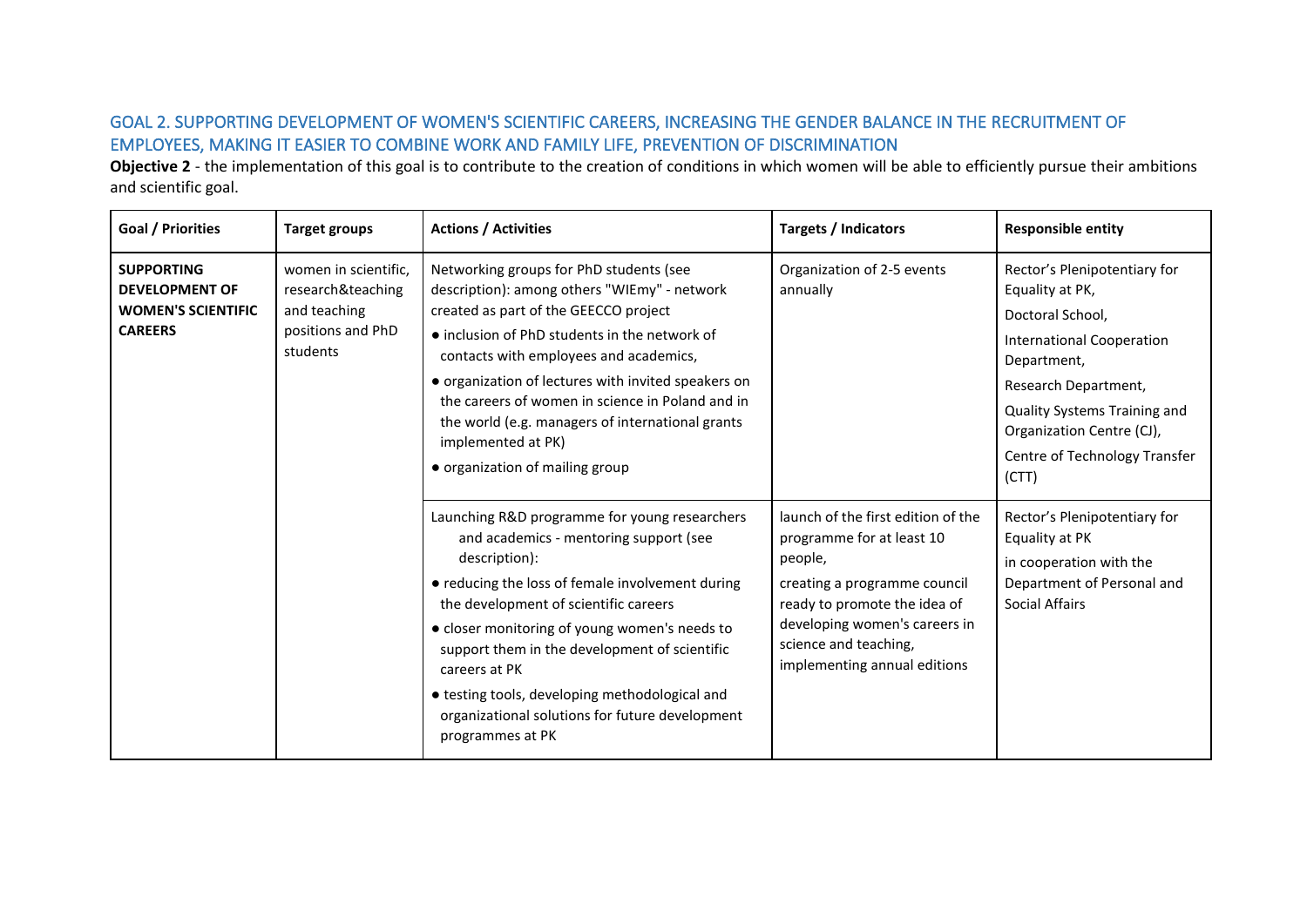| Goal / Priorities | <b>Target groups</b> | <b>Actions / Activities</b>                                                                                                                                                                                                                                                                  | Targets / Indicators                                                                                                         | <b>Responsible entity</b>                                                                                                    |
|-------------------|----------------------|----------------------------------------------------------------------------------------------------------------------------------------------------------------------------------------------------------------------------------------------------------------------------------------------|------------------------------------------------------------------------------------------------------------------------------|------------------------------------------------------------------------------------------------------------------------------|
|                   |                      | • supporting young researchers in the development<br>of scientific and didactic careers in cooperation<br>with mentors<br>• promoting the idea of developing young talents in<br>the field of engineering, science and didactics at PK                                                       |                                                                                                                              |                                                                                                                              |
|                   |                      | Dissemination of good practices related to the<br>promotion of women's careers in faculties and<br>units<br>• communicating information on solutions used in<br>organizational units to the Rector's<br>Plenipotentiary for Equality at PK, and the<br>Department of Education and Training. | Regular annual publication on<br>the website of the Rector's<br>Plenipotentiary for Equality at<br>PK.                       | Rector's Plenipotentiary for<br>Equality at PK,                                                                              |
|                   |                      | Regular monitoring of the participation of women<br>and men in grant competitions, projects and<br>financial support and publications                                                                                                                                                        | Balancing the percentage of<br>women and men in grants,<br>increased participation of early-<br>career researchers in grants | Rector's Plenipotentiary for<br>Equality at PK,<br>Department of International<br>Cooperation,<br><b>Research Department</b> |
|                   |                      | Collecting statistics on the opening and the defence<br>of doctorates with regard to gender -<br>implementation by Doctoral School and transferring<br>these statistics to the Rector's Plenipotentiary for<br>Equality at PK                                                                | Balancing the percentage of<br>opening doctoral courses and<br>defence of doctoral candidates<br>by women and men            | Doctoral School,<br>Rector's Plenipotentiary for<br>Equality at PK                                                           |
|                   |                      | Establishing a permanent mediator/academic<br>ombudsman whose responsibilities will include<br>resolving cases between female and male employers                                                                                                                                             | Improving work culture and<br>problem solving, monitoring of<br>cases dealt with                                             | Mediator / Academic<br>ombudsman                                                                                             |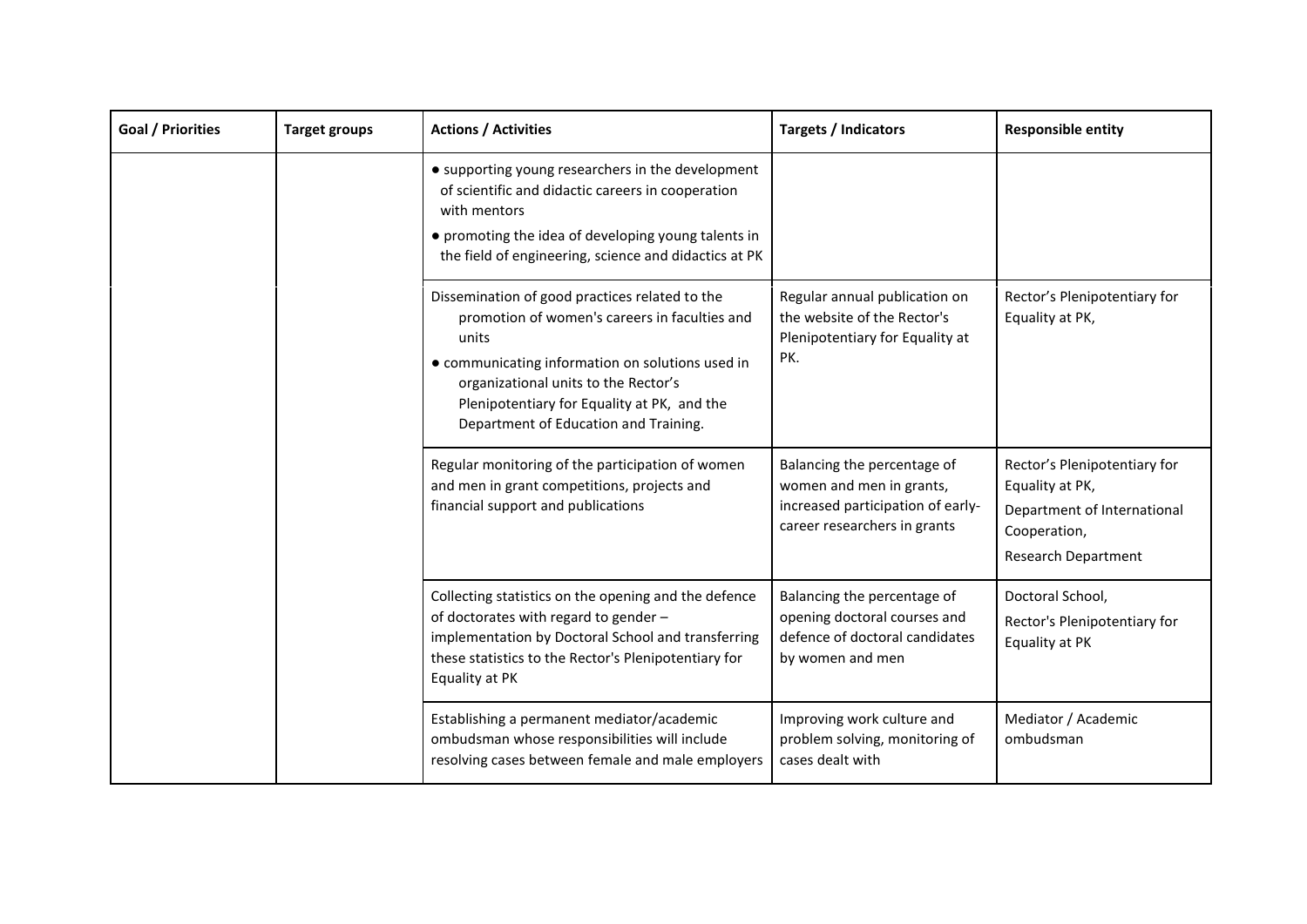| <b>Goal / Priorities</b>                                                                    | <b>Target groups</b>                                                                     | <b>Actions / Activities</b>                                                                                                                                                                                                                                                                                                                                                                                                                                                                                                                                                                                                                                                                          | <b>Targets / Indicators</b>                                                                                                              | <b>Responsible entity</b>                                                                                                                                                                                          |
|---------------------------------------------------------------------------------------------|------------------------------------------------------------------------------------------|------------------------------------------------------------------------------------------------------------------------------------------------------------------------------------------------------------------------------------------------------------------------------------------------------------------------------------------------------------------------------------------------------------------------------------------------------------------------------------------------------------------------------------------------------------------------------------------------------------------------------------------------------------------------------------------------------|------------------------------------------------------------------------------------------------------------------------------------------|--------------------------------------------------------------------------------------------------------------------------------------------------------------------------------------------------------------------|
|                                                                                             |                                                                                          | and employees regarding mutual treatment, work<br>culture and respect for individuals                                                                                                                                                                                                                                                                                                                                                                                                                                                                                                                                                                                                                |                                                                                                                                          |                                                                                                                                                                                                                    |
| <b>INCREASING THE</b><br><b>GENDER BALANCE IN</b><br>THE RECRUITMENT OF<br><b>EMPLOYEES</b> | PK community -<br>female and male<br>employees and<br>students of the<br>Doctoral School | Applying good practices, soft instruments<br>(incentives) for underrepresented sex:<br>· promotion campaigns, appropriate language,<br>visual promotion of women's academic careers in<br>masculinized fields and of men's careers in<br>feminized fields<br>• reaching the widest possible range of potential<br>women and men candidates, taking gender into<br>account<br>• active search for women candidates for positions<br>in masculinized fields and men candidates in<br>feminized fields<br>· using transparent criteria in recruitment calls,<br>clear guidelines for evaluating the acquis,<br>disclosure of applications, possible consultation<br>with women and men external experts | Balancing the university's<br>research and teaching potential<br>in terms of gender, aiming to<br>reach 40% of women by 2024             | Vice-Rector for Gender<br>Equality (from 2024) and now<br>Rector's Plenipotentiary for<br>Equality at PK<br>in cooperation with the<br>Department for Personal and<br>Social Affairs and<br><b>Doctoral School</b> |
|                                                                                             |                                                                                          | In the case of candidates with identical<br>qualifications, choosing a person from an<br>underrepresented gender group is suggested.<br>Actions recommended:<br>· developing a clear procedure,<br>· obtaining approval and support for its<br>introduction in certain units<br>· dissemination of information about recruitment<br>rules - including affirmative action - together with                                                                                                                                                                                                                                                                                                             | from 2021: among candidates,<br>the gender ratio should be at<br>least 2:1, towards 1:1 at the<br>level of organizational units at<br>PK | Members of the organizational<br>units responsible for<br>recruitment<br>Rector's Plenipotentiary for<br>Equality at PK - (consultation)                                                                           |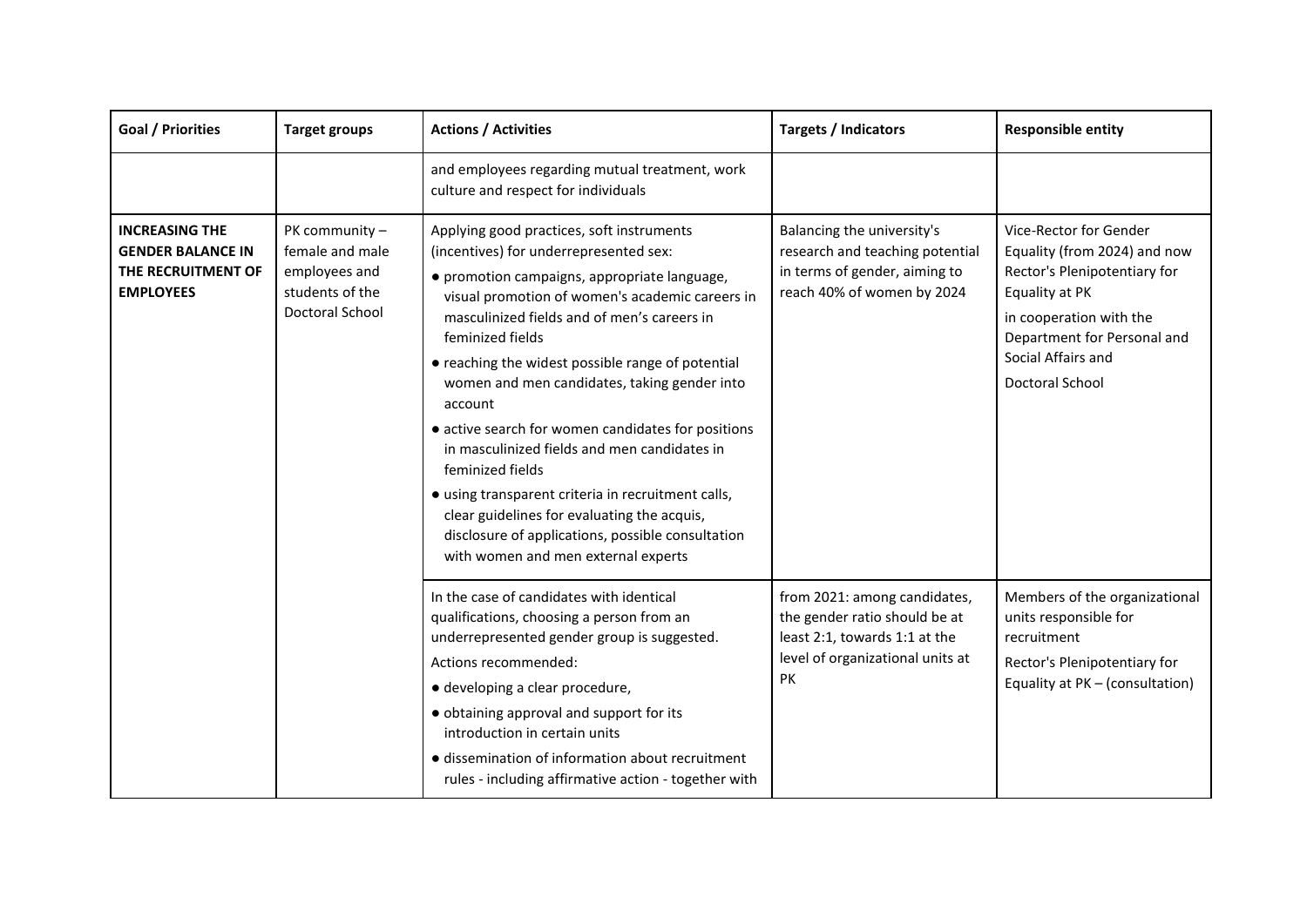| <b>Goal / Priorities</b> | <b>Target groups</b> | <b>Actions / Activities</b>                                                                                                                                                                                                                                                                                                     | <b>Targets / Indicators</b>                                                                | <b>Responsible entity</b>                                                                                                              |
|--------------------------|----------------------|---------------------------------------------------------------------------------------------------------------------------------------------------------------------------------------------------------------------------------------------------------------------------------------------------------------------------------|--------------------------------------------------------------------------------------------|----------------------------------------------------------------------------------------------------------------------------------------|
|                          |                      | the announcement of recruitment, so that all rules<br>are clear to everyone from the beginning.                                                                                                                                                                                                                                 |                                                                                            |                                                                                                                                        |
|                          |                      | The recruitment and other committees should be<br>gender balanced or composed of women and men<br>representatives - Ordinance No 73 by Rector of PK<br>of 1 October 2019.                                                                                                                                                       | Report after 2 years of<br>implementation, then annually                                   | Members of the organizational<br>units responsible for<br>recruitment<br>Rector's Plenipotentiary for<br>Equality at PK (consultation) |
|                          |                      | Chairing persons in Recruitment Committees,<br>women and men, should alternate                                                                                                                                                                                                                                                  | Between 2021 and 2023, half of<br>the chairmen should be male<br>and half should be female | Members of the organizational<br>units responsible for<br>recruitment                                                                  |
|                          |                      | Cooperation of recruitment or competition<br>committees with PK Equality Observatory.<br>Collecting and publishing statistics on the number of<br>candidates and people selected, broken down by<br>gender, taking into account the specificity of the<br>discipline.                                                           | Data published annually                                                                    | recruitment committees,<br>Equality Observatory at PK                                                                                  |
|                          |                      | Creating policy of remuneration and other employee<br>benefits, in a transparent manner, setting out the<br>remuneration rules for individual positions.<br>Monitoring wages and other employee benefits<br>taking into account gender and employment based<br>on flexible forms of employment and/or flexible<br>working time. | Creating reports on gender pay<br>gap in the two-year cycle                                | PK Equality Observatory;<br>Rector's Plenipotentiary for<br>Equality at PK;<br>Department of Personal and<br><b>Social Affairs</b>     |
|                          |                      | Female and male employees at PK in the same<br>positions, having similar tasks and responsibilities<br>and work results should have similar salaries.                                                                                                                                                                           |                                                                                            |                                                                                                                                        |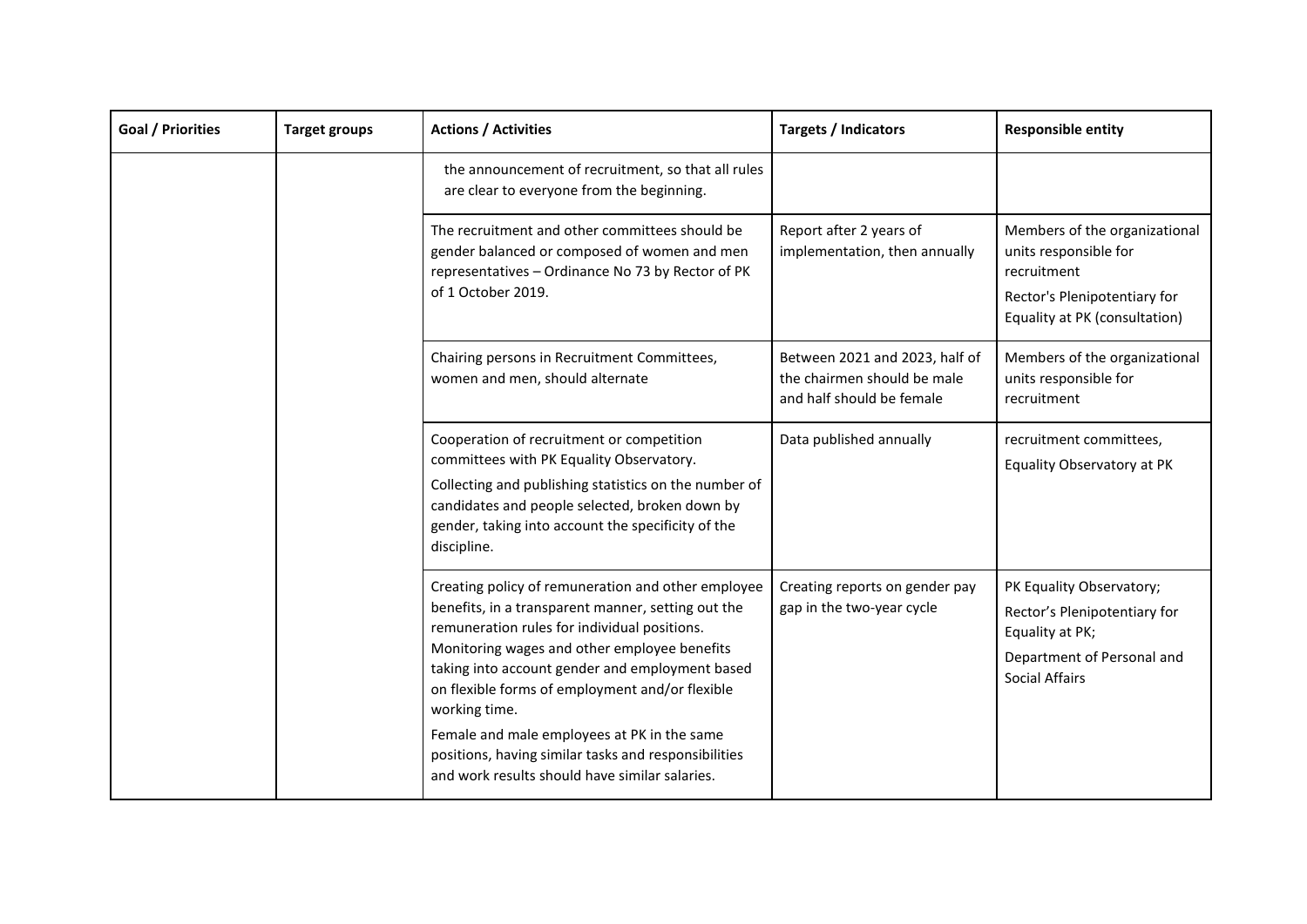| <b>Goal / Priorities</b>                                                    | <b>Target groups</b>                                  | <b>Actions / Activities</b>                                                                                                                                                                                                                                                                                                                                                                                                                                                                                                        | <b>Targets / Indicators</b>                                                                                                                                                                                                                                                   | <b>Responsible entity</b>                                                                                                                                       |
|-----------------------------------------------------------------------------|-------------------------------------------------------|------------------------------------------------------------------------------------------------------------------------------------------------------------------------------------------------------------------------------------------------------------------------------------------------------------------------------------------------------------------------------------------------------------------------------------------------------------------------------------------------------------------------------------|-------------------------------------------------------------------------------------------------------------------------------------------------------------------------------------------------------------------------------------------------------------------------------|-----------------------------------------------------------------------------------------------------------------------------------------------------------------|
| <b>MAKING IT EASIER TO</b><br><b>COMBINE WORK AND</b><br><b>FAMILY LIFE</b> | people working and<br>studying at PK,<br>PhD students | Developing care infrastructure at PK:<br>· developing a plan to create a crèche and<br>kindergarten on the Warszawska or Czyżyny<br>campus, e.g. as part of the Initiative of Excellence<br>· developing a plan to create a childcare point:<br>admitting/taking care of children for hours, open<br>during the hours of classes at the selected campus<br>(Warsaw, Czyżyny, or Podchorążych), e.g. as part<br>of the Initiative of Excellence                                                                                     | Increase in the number of<br>children of staff, PhD students<br>and students attending care<br>institutions at PK                                                                                                                                                             | Rector's Plenipotentiary for<br>Gender Equality at PK                                                                                                           |
|                                                                             |                                                       | Making recommendations for work-life balance:<br>> friendly timing for meetings of Scientific, Didactic<br>Councils<br>> creating the possibility of remote work and mobile<br>working hours for academic employees and<br>administration employees.<br>> introduction of individual working schedules, task-<br>based working time and other flexible forms to<br>combine work and family life<br>> diagnosing the needs of people returning to<br>academic and didactic work after parental leave in<br>terms of support from PK | Recommendations to all<br>faculties, teaching colleges and<br><b>Scientific Councils</b><br>10-30% of working time<br>depending on conditions<br>Conducting consultations and<br>studies to publish the results by<br>2024 for the next Gender<br><b>Equality Plan for PK</b> | Rector's Plenipotentiary for<br>Equality at PK<br><b>Organizational Units</b><br><b>Equality Observatory;</b><br>Rector's Plenipotentiary for<br>Equality at PK |
|                                                                             |                                                       | Inclusion in the researchers' interim assessment<br>forms of the category "care obligations" - in<br>cooperation with Rector's Plenipotentiary for<br>Equality at PK                                                                                                                                                                                                                                                                                                                                                               | Implementation of the<br>assessment form by 2022                                                                                                                                                                                                                              | Rector's Plenipotentiary for<br>Equality at PK,<br>Department of Personal and<br><b>Social Affairs</b>                                                          |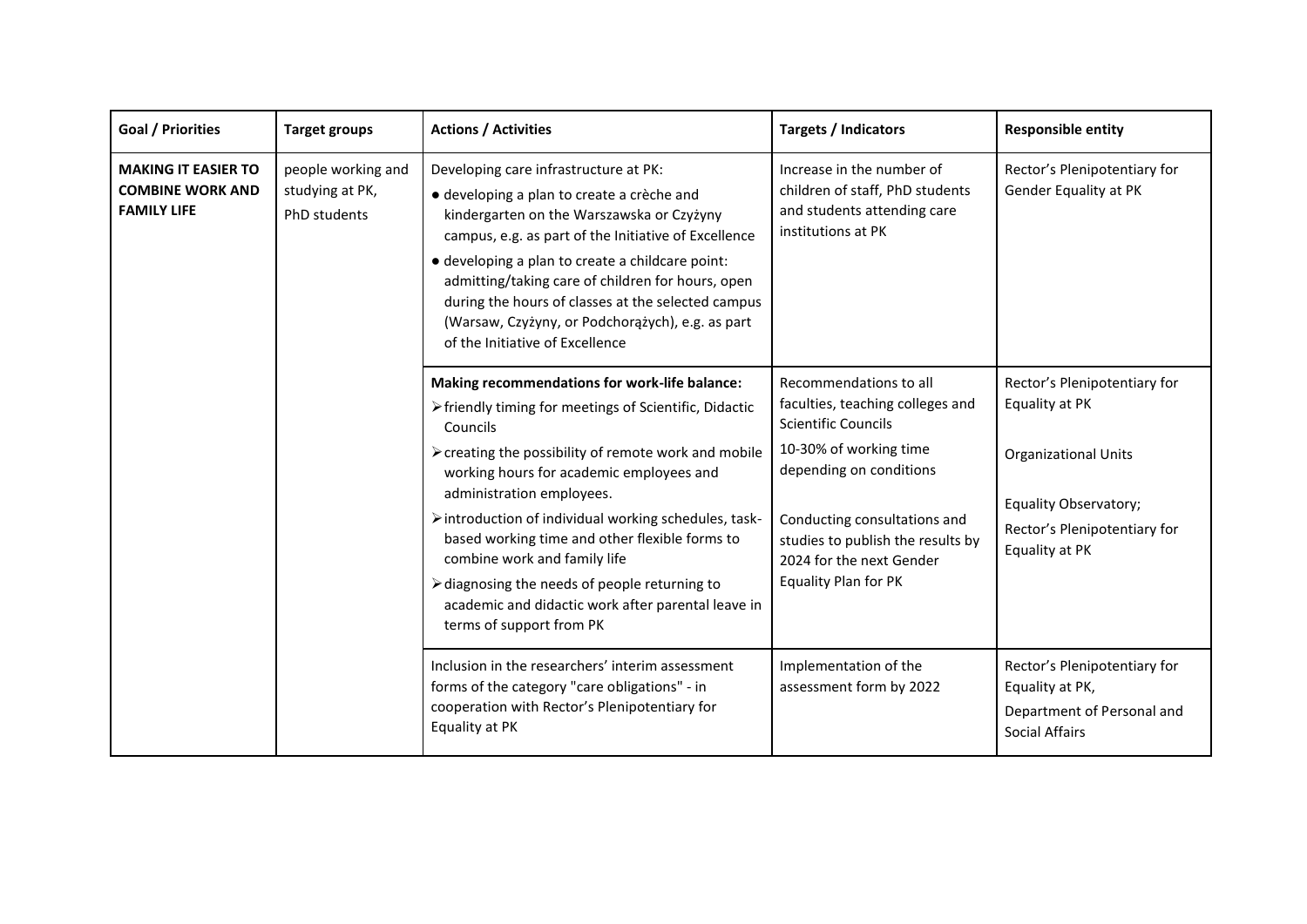| Goal / Priorities                             | <b>Target groups</b> | <b>Actions / Activities</b>                                                                                                                                                                                                                                                                                                                                                                                       | <b>Targets / Indicators</b>                                                                                                                                     | <b>Responsible entity</b>                                                                                           |
|-----------------------------------------------|----------------------|-------------------------------------------------------------------------------------------------------------------------------------------------------------------------------------------------------------------------------------------------------------------------------------------------------------------------------------------------------------------------------------------------------------------|-----------------------------------------------------------------------------------------------------------------------------------------------------------------|---------------------------------------------------------------------------------------------------------------------|
|                                               |                      | Using the Guide for Young Parents (women and<br>men) to facilitate the handling of formal matters<br>during pregnancy and maternity and paternity leave<br>- the guide was created as part of the GEECCO<br>project                                                                                                                                                                                               | Increase in the number of<br>downloads of the Guide for<br><b>Young Parents</b>                                                                                 | Department of Personal and<br><b>Social Affairs</b>                                                                 |
| <b>PREVENTION OF</b><br><b>DISCRIMINATION</b> | PK community         | Creation of guides:<br>• Anti-Discrimination to raise awareness of existing<br>discrimination and how to prevent it, together<br>with a description of the procedure for dealing<br>with victims of discrimination<br>• Recommendations for non-discriminatory and<br>gender sensitive language at PK                                                                                                             | The increase in the number of<br>downloads of the Anti-<br>Discrimination Guide from the<br>website of the Rector's<br>Plenipotentiary for Equality at PK       | Rector's Plenipotentiary for<br>Equality at PK and<br>Plenipotentiary for Prevention<br>of Discrimination Practices |
|                                               |                      | Introduction of an Anti-Discrimination Procedure to<br>allow for formal complaint proceedings, safe<br>reporting and prevention of sexual harassment and<br>discrimination, both by the person who has<br>experienced discrimination and by the PK<br>management units.<br>Indication that there are two paths for reporting<br>discrimination cases at PK:<br>• formal complaint procedure governed by the Anti- | Increase in the number of<br>entries to the procedure<br>information page. Evaluation of<br>the Anti-Discrimination<br>Procedure after 3 years of<br>operation. | Rector's Plenipotentiary for<br>Equality at PK and<br>Plenipotentiary for Prevention<br>of Discrimination Practices |
|                                               |                      | <b>Discrimination Procedure</b><br>• informal remedial proceedings in the form of<br>actions of Plenipotentiary for Prevention of<br><b>Discrimination Practices</b><br>· dissemination of knowledge about the functioning<br>of both paths e.g. by posting information about the<br>possibility of contacting the Plenipotentiary for                                                                            |                                                                                                                                                                 |                                                                                                                     |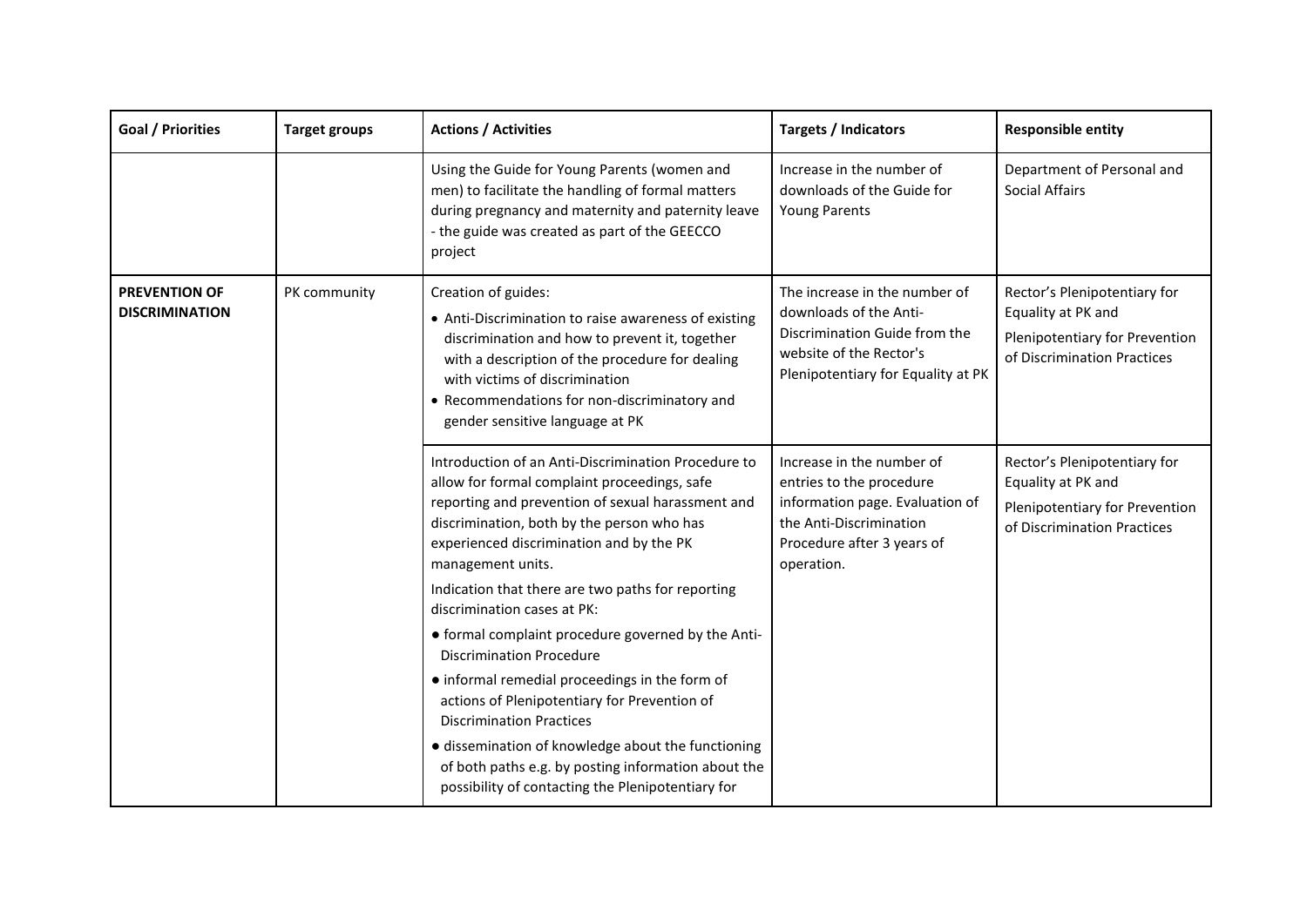| Goal / Priorities | <b>Target groups</b> | <b>Actions / Activities</b>                                                                                                                                                                                                                     | Targets / Indicators | <b>Responsible entity</b> |
|-------------------|----------------------|-------------------------------------------------------------------------------------------------------------------------------------------------------------------------------------------------------------------------------------------------|----------------------|---------------------------|
|                   |                      | Prevention of Discrimination Practices in a<br>prominent place on PK website and individual<br>departments. Cooperation of both representatives<br>and both kinds of procedure by transferring<br>knowledge and experience.                     |                      |                           |
|                   |                      | Regulation of equality and anti-discrimination<br>activities at PK by separating the functions of the<br>Plenipotentiary for Prevention of Discrimination<br>Practices and the Rector's Plenipotentiary for<br>Equality at PK (see description) |                      |                           |
|                   |                      | The procedure should include information on what<br>happens after the application is submitted: who is<br>handling it, when, how much information about the<br>proceedings will be communicated to the reporting<br>person, etc.                |                      |                           |
|                   |                      | Part of the procedure is to raise awareness of the<br>catalogue of cases taken and the consequences<br>applied at PK against the people who commit<br>discrimination and sexual harassment.                                                     |                      |                           |
|                   |                      | Providing a link to the "Anti-Discrimination Guide"<br>on each organizational unit's website.                                                                                                                                                   |                      |                           |
|                   |                      | Providing the guide "Recommendations for non-<br>discriminatory language at PK" on the website of<br>each organizational unit.                                                                                                                  |                      |                           |
|                   |                      | Inclusion of the "Anti-Discrimination Guide" in the<br>welcome materials for students and employees.                                                                                                                                            |                      |                           |
|                   |                      | Creation of the "Guide on counteracting/prevention<br>of sexual harassment at PK".                                                                                                                                                              |                      |                           |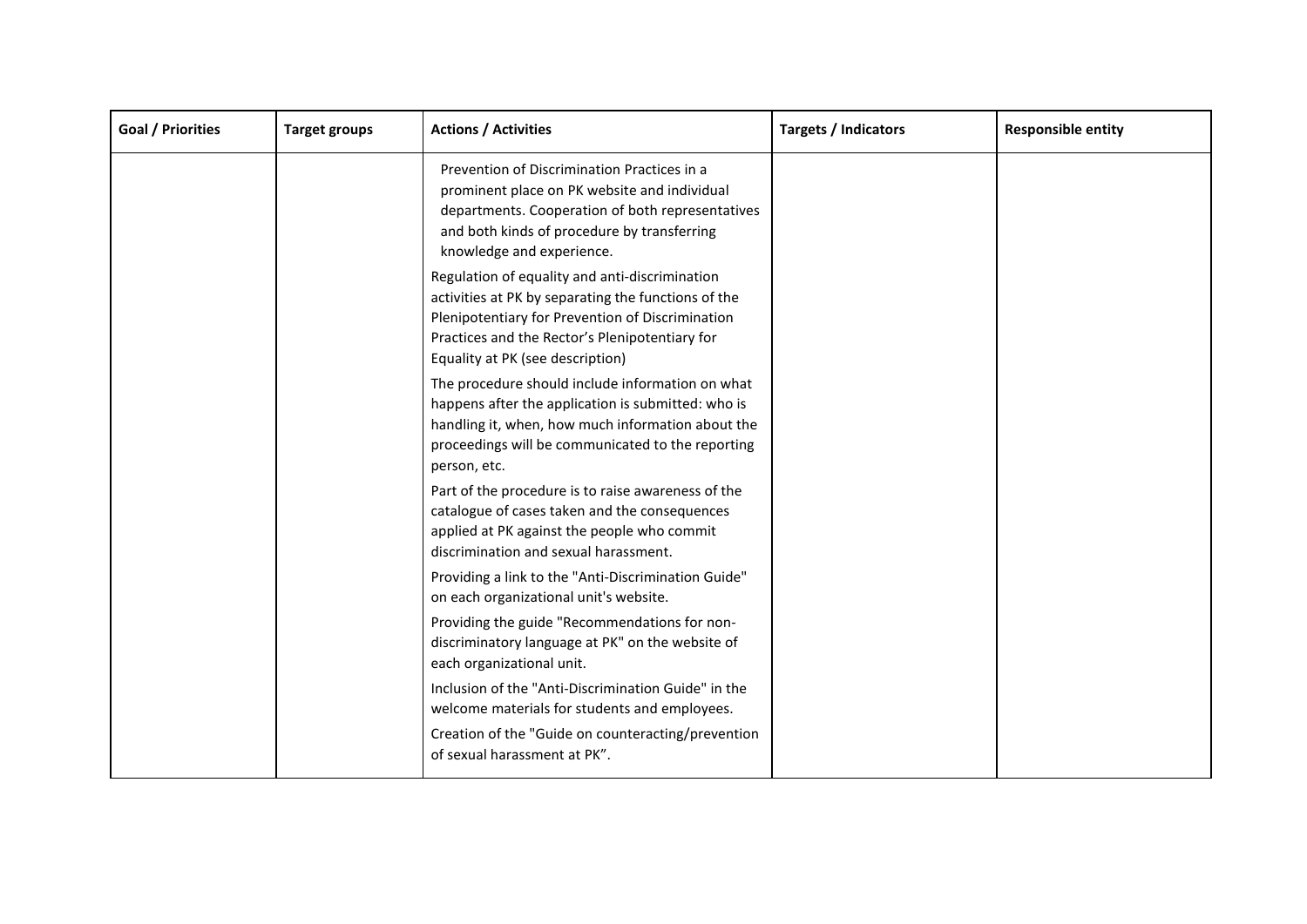| Goal / Priorities | <b>Target groups</b> | <b>Actions / Activities</b>                                                                                                                                                                                                                                                                                                                                                                                                                                                                                                                                                                                                                                 | Targets / Indicators                                                                                                                                                      | <b>Responsible entity</b>                                                                                                                                                                                                                                       |
|-------------------|----------------------|-------------------------------------------------------------------------------------------------------------------------------------------------------------------------------------------------------------------------------------------------------------------------------------------------------------------------------------------------------------------------------------------------------------------------------------------------------------------------------------------------------------------------------------------------------------------------------------------------------------------------------------------------------------|---------------------------------------------------------------------------------------------------------------------------------------------------------------------------|-----------------------------------------------------------------------------------------------------------------------------------------------------------------------------------------------------------------------------------------------------------------|
|                   |                      | Recurring e-mailing to PK organizational units<br>reminding about the equality measures taken at PK<br>along with links to guides and procedures.                                                                                                                                                                                                                                                                                                                                                                                                                                                                                                           |                                                                                                                                                                           |                                                                                                                                                                                                                                                                 |
|                   |                      | Introducing an electronic tool, in the form of a<br>website, to support information and education and<br>provide the possibility to report cases of sexual<br>harassment and discrimination.                                                                                                                                                                                                                                                                                                                                                                                                                                                                | Increase in the number of<br>website entries and increase in<br>the percentage of effective<br>interventions after reports of<br>discrimination and sexual<br>harassment. | Rector's Plenipotentiary for<br>Equality at PK;<br>Mediator / Academic<br>Ombudsman;<br>Plenipotentiary for Prevention<br>of Discrimination Practices;<br><b>Disciplinary Committees;</b><br>Chancellor;<br>Department of Personal and<br><b>Social Affairs</b> |
|                   |                      | Organizing "Awareness-raising Week" to highlight<br>the diversity of the university community and<br>encourage anti-discrimination in various areas.<br>Topics of the Week should go beyond gender<br>equality and refer to other issues.<br>Topics of the Week should focus on tackling social<br>issues and highlighting positive phenomena:<br>• tackling gender bias at university,<br>• supporting women's academic careers and<br>combining work and family life with men<br>• counteracting homophobia and transphobia<br>"Rainbow Week"<br>• increasing knowledge and skills to respond to<br>racism, multiculturalism at PK, "PK available to all" | At least two events a year with<br>40 participants, including poster<br>action + video, online<br>information on Events                                                   | Rector's Plenipotentiary for<br>Equality at PK<br>Student's research circles;<br>Promotion Unit;<br>Press Office                                                                                                                                                |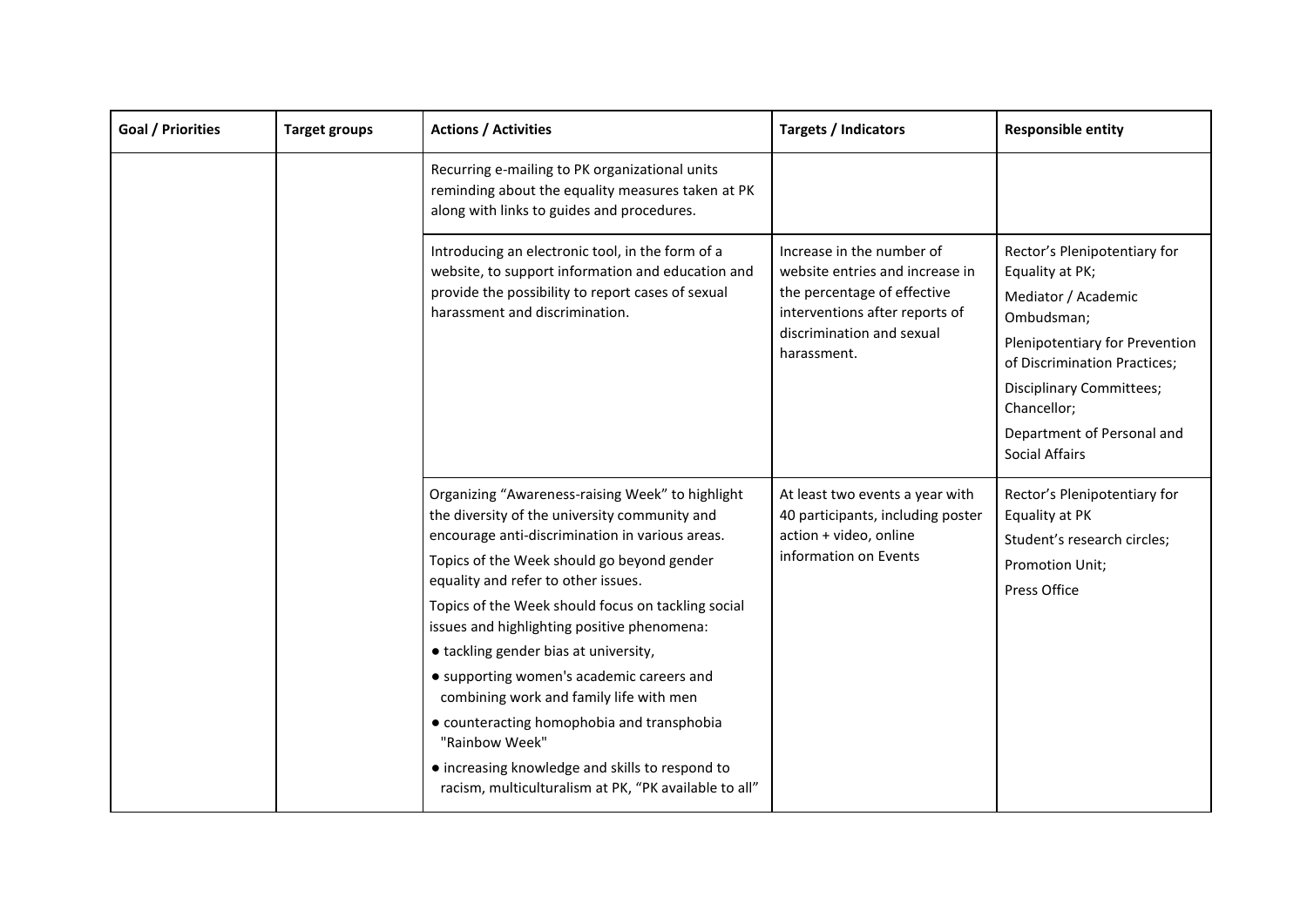| Goal / Priorities | Target groups | <b>Actions / Activities</b>                                                                                                                                      | <b>Targets / Indicators</b>                               | <b>Responsible entity</b>                      |
|-------------------|---------------|------------------------------------------------------------------------------------------------------------------------------------------------------------------|-----------------------------------------------------------|------------------------------------------------|
|                   |               | • combining work and education at PK with<br>childcare.                                                                                                          |                                                           |                                                |
|                   |               | Cooperation with other universities/organizations<br>on the dissemination of the ideas of equality and<br>diversity included in the Gender Equality Plan for PK. | Cooperation agreements,<br>monitoring co-organised events | Rector's Plenipotentiary for<br>Equality at PK |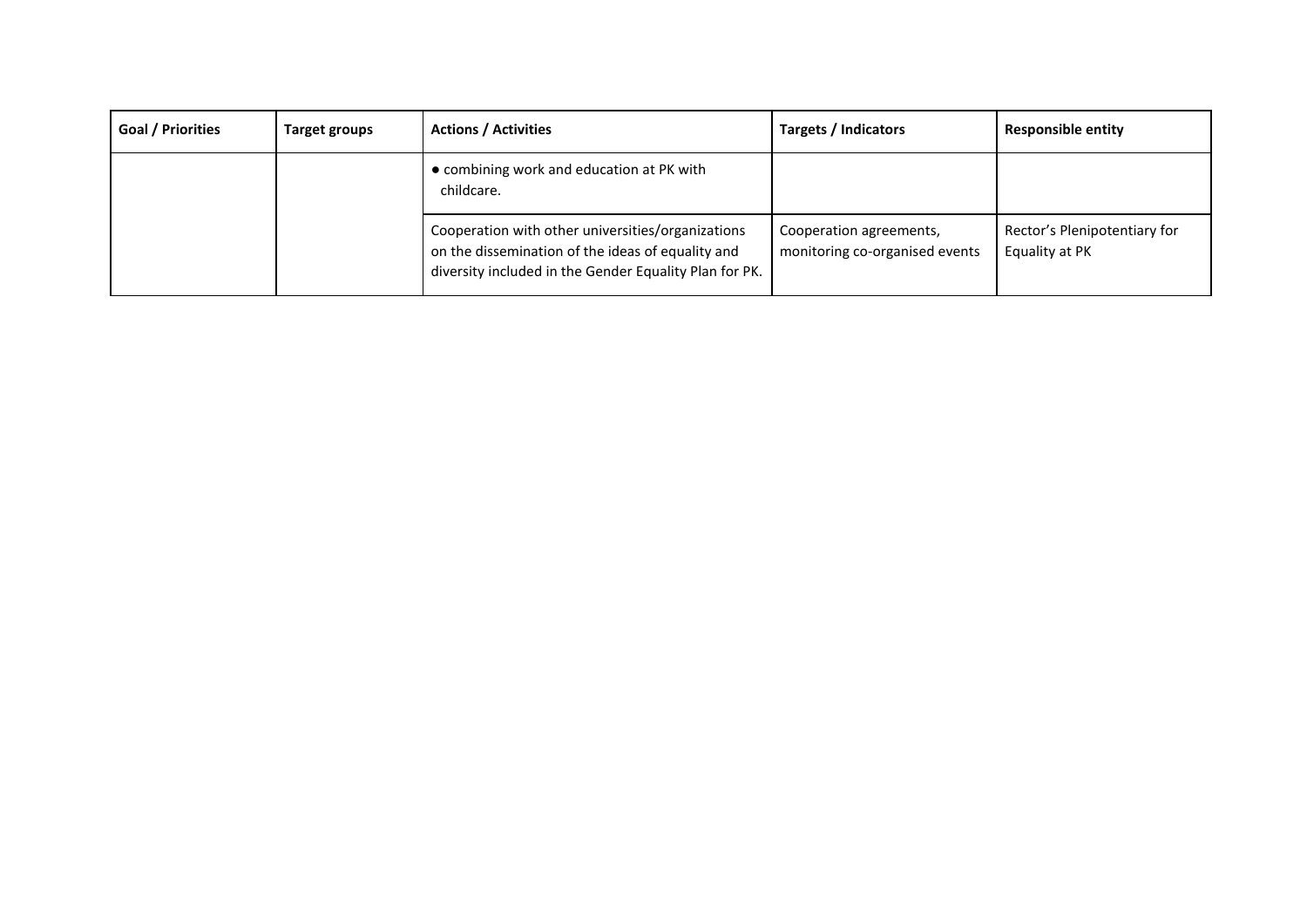# GOAL 3. ENSURING EQUALITY EDUCATION AND IMPLEMENTING GENDER EQUALITY INTO THE CONTENT OF TEACHING, RESEARCH AND INNOVATION ACTIVITIES

**Objective 3** - its implementation is intended to raise awareness of the existing diversity of views, ambitions and perceptions and to strengthen the importance of diversity in the community and approach to research problems

<span id="page-23-0"></span>

| <b>Goal / Priorities</b>                                                                                                                     | <b>Target groups</b>                                               | <b>Actions / Activities</b>                                                                                                                                                                                                                                                                                                                                                                                                                                                                                                                                                                                                                                                                                                                                               | Targets / Indicators                                                                                                                                                                                                                                                                                                                                                             | <b>Responsible entity</b>     |
|----------------------------------------------------------------------------------------------------------------------------------------------|--------------------------------------------------------------------|---------------------------------------------------------------------------------------------------------------------------------------------------------------------------------------------------------------------------------------------------------------------------------------------------------------------------------------------------------------------------------------------------------------------------------------------------------------------------------------------------------------------------------------------------------------------------------------------------------------------------------------------------------------------------------------------------------------------------------------------------------------------------|----------------------------------------------------------------------------------------------------------------------------------------------------------------------------------------------------------------------------------------------------------------------------------------------------------------------------------------------------------------------------------|-------------------------------|
| <b>RAISING AWARENESS OF</b><br>THE IMPORTANCE OF<br><b>EQUALITY ISSUES AND</b><br><b>STRENGTHENING THE</b><br><b>IMPORTANCE OF DIVERSITY</b> | PK community $-$<br>female and male -<br>employees and<br>students | Training for female employees and staff<br>(scientific and administrative), students, PhD<br>students and doctoral candidates:<br>• raising awareness of discrimination (including<br>discriminatory language), violence (including<br>prejudice-motivated violence, gender-based<br>violence), harassment and sexual harassment<br>enhancing skills related to the recognition of<br>these phenomena and responding to them<br>• state of the art knowledge checked before and<br>after training. Information on the certificate of<br>completion of the training can be entered in<br>the periodic assessment form.<br>• Introduction of anti-discrimination training for<br>the management of organizational units and<br>for people representing student governments. | Raising awareness of anti-<br>discrimination<br>• Training of all new female and male<br>employees from 2021.<br>• Training of at least 100 employees in<br>2021.<br>• Training of management of<br>organizational units in the new term<br>for PK authorities.<br>• Online offer of training for first-year<br>and second-year students -for<br>volunteers in each unit in 2022 | College of Social<br>Sciences |
|                                                                                                                                              | Academic teachers<br>of PK                                         | Workshop meetings for academics on anti-<br>discrimination in didactics                                                                                                                                                                                                                                                                                                                                                                                                                                                                                                                                                                                                                                                                                                   | Organization of three such meetings<br>per academic year for 10 people                                                                                                                                                                                                                                                                                                           | College of Social<br>Sciences |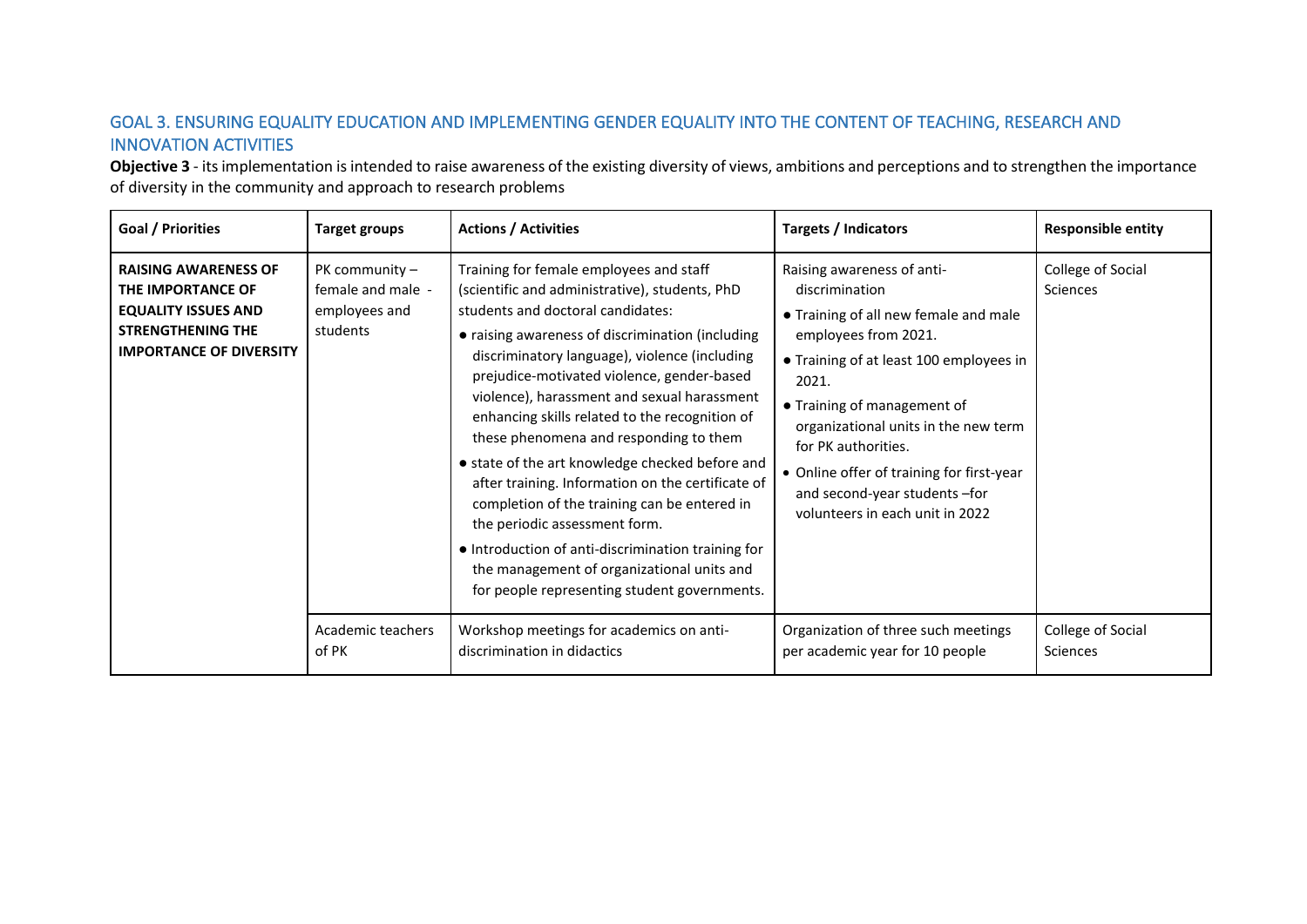|                                                                                                                                                          | PK Community                                                                           | "Equality Course"- promotion, dissemination of<br>an online equality course for employees and<br>students at PK. The course should be created<br>using materials available at other Polish<br>universities or developed within the framework<br>of EU projects.<br>The course should be mandatory as a subject at<br>all PK departments from 2023 | Participation of at least 100 employees<br>and at least 200 students per year in<br>the Course for Equality until 2022;<br>Compulsory participation in the<br>Course for Equality for female and<br>male Students at PK from 2023 | College of Social<br>Sciences                                                                                                                |
|----------------------------------------------------------------------------------------------------------------------------------------------------------|----------------------------------------------------------------------------------------|---------------------------------------------------------------------------------------------------------------------------------------------------------------------------------------------------------------------------------------------------------------------------------------------------------------------------------------------------|-----------------------------------------------------------------------------------------------------------------------------------------------------------------------------------------------------------------------------------|----------------------------------------------------------------------------------------------------------------------------------------------|
| <b>IMPLEMENTING</b><br><b>GENDER</b><br><b>EQUALITY</b><br><b>INTO</b><br><b>THE</b><br><b>CONTENT</b><br><b>TEACHING</b><br>OF.<br><b>ACTIVITIES</b>    | Academic teachers<br>and students of all<br>degrees                                    | Training PK academics on how to insert equality<br>content into existing specialized subjects, where<br>possible, and implementing content into<br>programmes                                                                                                                                                                                     | Equality aspects are to appear in at<br>least 3-4 syllabuses of specialized<br>subjects                                                                                                                                           | <b>College of Social Sciences</b><br>and<br>Rector's Plenipotentiary<br>for Equality at PK and<br>vice-deans<br>responsible<br>for didactics |
|                                                                                                                                                          | College of Social<br>Sciences lecturers<br>and PK students                             | Development of teaching content on equality in<br>the teaching process of social sciences subjects<br>for all degrees                                                                                                                                                                                                                             | The presence of aspects of equality in<br>social science curricula (syllabuses)                                                                                                                                                   | <b>College of Social Sciences</b>                                                                                                            |
| <b>IMPLEMENTING</b><br><b>GENDER</b><br><b>INTO</b><br><b>THE</b><br><b>EQUALITY</b><br><b>CONTENT</b><br>OF<br><b>RESEARCH</b><br><b>AND INNOVATION</b> | Scientific,<br>research&teaching<br>and teaching<br>positions of staff at<br><b>PK</b> | Training of research and teaching staff on the<br>integration of equality aspects into the content of<br>research                                                                                                                                                                                                                                 | Organization of 2-3 trainings per<br>academic year for each scientific<br>discipline, introduction of incentive<br>systems (awards)                                                                                               | College<br>of<br>Social<br>Sciences;<br>external experts and<br><b>RFOs</b><br>(NCN,<br>state<br>$NCBR$ ,)                                   |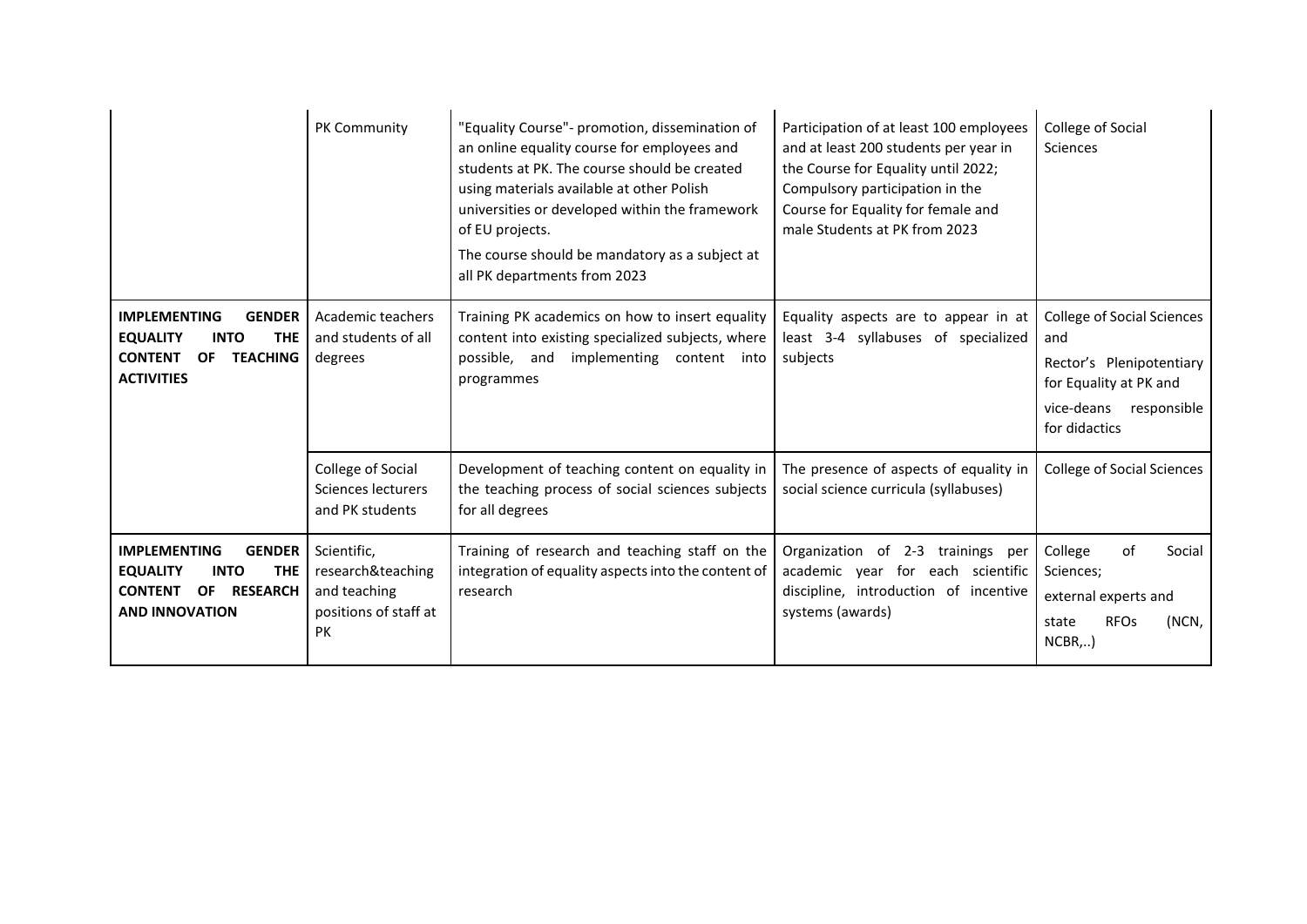# <span id="page-25-0"></span>**DESCRIPTION of the proposed GROUPS aims in GEP implementation**

# <span id="page-25-1"></span>NETWORKING GROUPS FOR FEMALE PhD STUDENTS

Networking groups should be characterized by:

- inclusion of PhD students in the network of contacts with academic staff and employees,
- organization of lectures (with invited speakers/experts) on women's careers in science, from Poland and worldwide (e.g. managers of international grants implemented at PK),
- organization of 3 "networking breakfasts" during the academic year, to which PhD students and academic staff from different fields of science will be invited, combined with lectures of invited experts.

This formula will allow for less formal contacts, sharing experiences, providing advice and substantive support, as well as the integration of PhD students from different faculties. The action is synergistic – it will strengthen PhD students, integrate the academic community and increase the visibility of good academic practices outside.

In addition to "networking breakfasts", PhD students will be contacted on an ongoing basis by means of a mailing list, administered in cooperation with the Rector's Plenipotentiary for Equality at PK. The action is broad and open to counteract the phenomenon of "cream harvesting", i.e. highlighting and rewarding people who have enough achievements and assertiveness. It is aimed at strengthening PhD students and equipping them with knowledge about publishing strategies, applying for grants, trips abroad, which will be useful to them in the later stages of their scientific career. The action will allow to select equality ambassadors in doctoral self-government. Action will be taken in connection with the Career Development Strategy developed by the Office of Personal Affairs and in cooperation with individuals and Doctoral School.

## <span id="page-25-2"></span>EQUALITY OBSERVATORY AT PK

The objective of the Equality Observatory at PK is to (permanently or at least annually) monitor statistical data on the participation of women and men: at various scientific levels of career progression, including I and II degree of studies and PhD studies, participation in management structures at the university as well as in committees including rector's, senate, academia, recruitment and disciplinary that perform advisory functions at the rector's level and faculty level.

The result of the Observatory's activities should be annual reports made available, inter alia, on university websites, i.e. easily accessible to all members of the PK community.

The Observatory will also conduct research on the experience of equal treatment (in cooperation with the Rector's Plenipotentiary for Equality at PK) and problems in achieving and respecting diversity, such as discrimination on the basis of various grounds, e.g. sexual harassment (in cooperation with the Plenipotentiary for Preventing Discrimination Practices at PK) and problems with combining work and family life as well as implementing a transparent remuneration policy and other employee benefits, which will contribute to the reducing the gender pay gap.

The Observatory should monitor the changes that will be observed at PK in connection with the implementation of the Gender Equality Plan for PK, in order to develop tools for the evaluation of the Plan.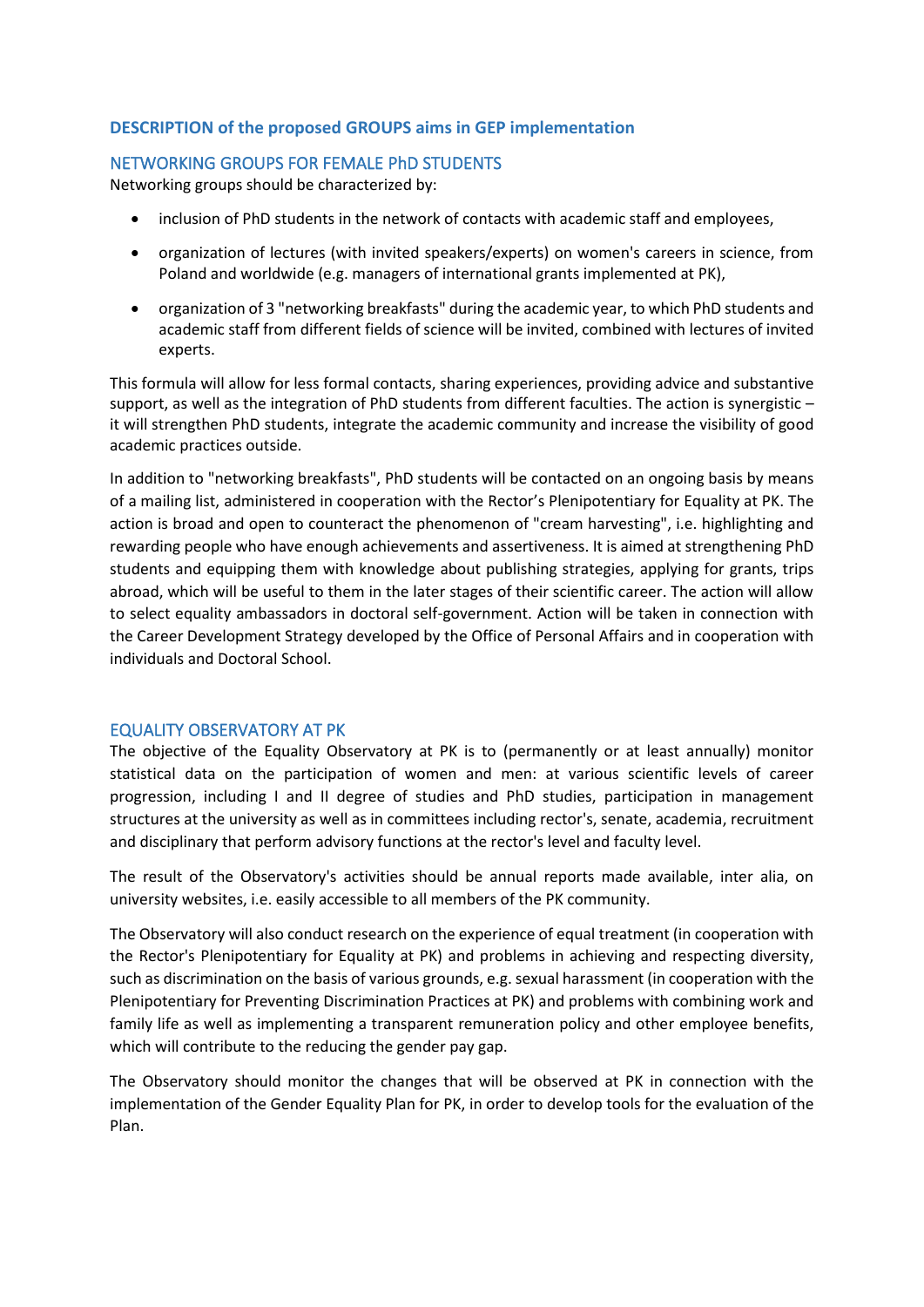#### <span id="page-26-0"></span>FUNCTIONS OF THE RECTOR'S PLENIPOTENTIARY FOR EQUALITY AT PK

The position of the Rector's Plenipotentiary for Equality at PK is very important. It is directly under supervision of the Rector of PK. The functions cover all issues related to the implementation and monitoring of equality issues of the PK academic community. The Plenipotentiary promotes and disseminates the issues of equal treatment and anti-discrimination standards, collects data on unequal and unfair treatment and prepares systemic strategies and methods to prevent such situations in the future. The representative ensures the visibility of materials (including information constituting the legal basis, brochures, guides and courses) on equality on a dedicated website.

## <span id="page-26-1"></span>FUNCTIONS OF PLENIPOTENTIARY FOR PREVENTION OF DISCRIMINATION PRACTICES

Functions cover issues relating to the prevention of discrimination and supporting victims. His position is included in the Anti-discrimination Policy prepared for PK. The current work of the plenipotentiary includes receiving cases and complaints of discrimination, conducting explanatory proceedings and issuing opinions on allegations of discrimination in accordance with the rules of the Anti-Discrimination Procedure - formal complaint procedure. Moreover, the Plenipotentiary for Prevention of Discrimination Practices should develop activities aimed at counteracting and preventing discrimination phenomena, as well as gathering information on good practices related to antidiscrimination.

## <span id="page-26-2"></span>FUNCTIONS OF MEDIATOR/ACADEMIC OMBUDSMAN

The aim of the Mediator / Academic Ombudsman is to create a platform for members of the PK academic community to resolve conflicts, difficulties and tensions arising in relations with other people at the university, analyse and explain these matters, and intervene in the event of violations of law or procedures. The tasks of the Mediator / Academic Ombudsman consist in supporting employees, ensuring that members of the academic community are treated fairly and honestly, solving problems arising from mobbing and helping in other problems related to the university and its community that could not be solved under standard procedures.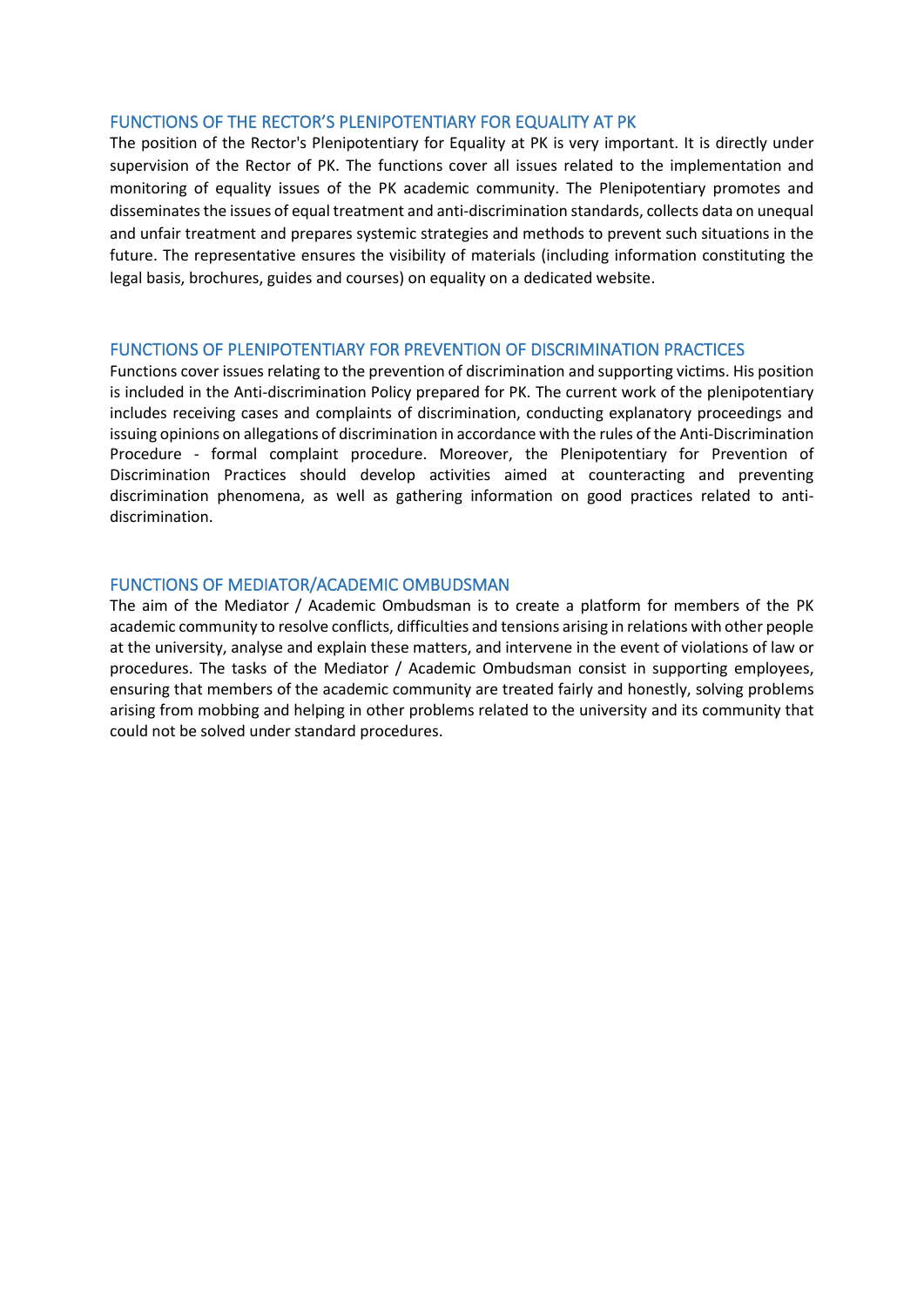## <span id="page-27-0"></span>**Sources, References:**

- [1]. Doświadczenie molestowania wśród studentek i studentów. Analiza i zalecenia (in English Experience of harassment among female and male students. Analysis and recommendations). Commissioner for Human Rights Office. Warszawa 2018.
- [2]. DIRECTIVE 2006/54/EC OF THE EUROPEAN PARLIAMENT AND OF THE COUNCIL of 5 July 2006 on the implementation of the principle of equal opportunities and equal treatment of men and women in matters of employment and occupation [https://eur-lex.europa.eu/legal](https://eur-lex.europa.eu/legal-content/PL/TXT/PDF/?uri=CELEX:32006L0054&from=RO)[content/PL/TXT/PDF/?uri=CELEX:32006L0054&from=RO](https://eur-lex.europa.eu/legal-content/PL/TXT/PDF/?uri=CELEX:32006L0054&from=RO)
- [3]. European Institute for Gender Equality (2016), Gender Equality in Academia and Research [https://eige.europa.eu/gender-mainstreaming/toolkits/gear/objectives](https://eige.europa.eu/gender-mainstreaming/toolkits/gear/objectives-genderequality-research)[genderequality-research,](https://eige.europa.eu/gender-mainstreaming/toolkits/gear/objectives-genderequality-research)
- [4]. European Commission (2012), Communication from the Commission to the European Parliament, the Council, the European Economic and Social Committee and the Committee of the Regions. A Reinforced European Research Area Partnership for Excellence and Growth.
- [5]. Chart and Code, https://euraxess.ec.europa.eu/jobs/charter (Europejska Karta Naukowca [https://cdn5.euraxess.org/sites/default/files/domains/pl/karta\\_i\\_kodeks\\_broszura\\_pl.pdf\)](https://cdn5.euraxess.org/sites/default/files/domains/pl/karta_i_kodeks_broszura_pl.pdf).
- [6]. Gender Equality in Academia and Research, EU objectives for gender equality in research (…http://eige.europa.eu/gender-mainstreaming/toolkits/gear/objectives-gender-equalityresearch)
- [7]. Gender Equality Strategy 2020-2025: https://eur-lex.europa.eu/legalcontent/EN/TXT/?uri=CELEX%3A52020DC0152 Published in the updated SwafS Work Programme, on page 76, where it states: "In Horizon Europe, having in place a Gender Equality Plan (GEP) will become an eligibility criterion for public research and innovation organisations. As a result, research institutions applying for funding will be required to have a GEP in place."
- [8]. Gerlich Julia (2019), Molestowanie na polskich uczelniach publicznych (in English Harassment at Polish public universities), Helsińska Fundacja Praw Człowieka. Warszawa.
- [9]. Horizon EUROPE 2021-2027 EU investment program in research and innovation.
- [10]. HR STRATEGY FOR RESEARCHERS, INTERNAL REVIEW, CUT, Cracow January 2020, [https://www.pk.edu.pl/images/PK18/nauka/HR\\_Strategy\\_for\\_Researchers\\_internal\\_reviewLin](https://www.pk.edu.pl/images/PK18/nauka/HR_Strategy_for_Researchers_internal_reviewLink1.pdf) [k1.pdf.](https://www.pk.edu.pl/images/PK18/nauka/HR_Strategy_for_Researchers_internal_reviewLink1.pdf)
- [11]. Interim Evaluation Report. Summary & Recommendations, Summary of the report in English Summary & Recommendations Interim Evaluation Report PK final.pdf
- [12]. Lipinsky A. Schredl C. (2019): Interim Evaluation Report for Politechnika Krakowska, Gesis Leibniz Instutute for Social Sciences, GEECCO Project (Grand Agreement 741128) - Deliverable 10.4, Interim Evaluation Report PK final.pdf
- [13]. Logo HR Excellence in Research at the Cracow University of Technology (2017) [https://www.pk.edu.pl/index.php?option=com\\_content&view=article&id=2049&Itemid=1080](https://www.pk.edu.pl/index.php?option=com_content&view=article&id=2049&Itemid=1080&lang=pl) [&lang=pl](https://www.pk.edu.pl/index.php?option=com_content&view=article&id=2049&Itemid=1080&lang=pl)
- [14]. Mission of the Cracow University of Technology, [https://www.pk.edu.pl/index.php?option=com\\_content&view=article&id=3&Itemid=104&lang](https://www.pk.edu.pl/index.php?option=com_content&view=article&id=3&Itemid=104&lang=pl) [=pl](https://www.pk.edu.pl/index.php?option=com_content&view=article&id=3&Itemid=104&lang=pl)
- [15]. Mission of the Warsaw University [https://www.uw.edu.pl/uniwersytet/misja-strategia](https://www.uw.edu.pl/uniwersytet/misja-strategia-rozwoj/)[rozwoj/.](https://www.uw.edu.pl/uniwersytet/misja-strategia-rozwoj/)
- [16]. NCN (2019 a), Informacja na temat udziału kobiet i mężczyzn w projektach badawczych finansowanych przez Narodowe Centrum Nauki w latach 2011-2018 (in English - Information on the participation of women and men in research projects funded by the National Science Center in 2011-2018),

[https://www.ncn.gov.pl/sites/default/files/pliki/informacja\\_na\\_temat\\_udzialu\\_kobiet\\_i\\_mezc](https://www.ncn.gov.pl/sites/default/files/pliki/informacja_na_temat_udzialu_kobiet_i_mezczyzn_w_projektach_NCN_2011-2018.pdf) [zyzn\\_w\\_projektach\\_NCN\\_2011-2018.pdf](https://www.ncn.gov.pl/sites/default/files/pliki/informacja_na_temat_udzialu_kobiet_i_mezczyzn_w_projektach_NCN_2011-2018.pdf)

[17]. NCN (2019b), Stanowisko Narodowego Centrum Nauki w sprawie równego dostępu kobiet i mężczyzn do środków finansowych na badania naukowe (in English - The position of the